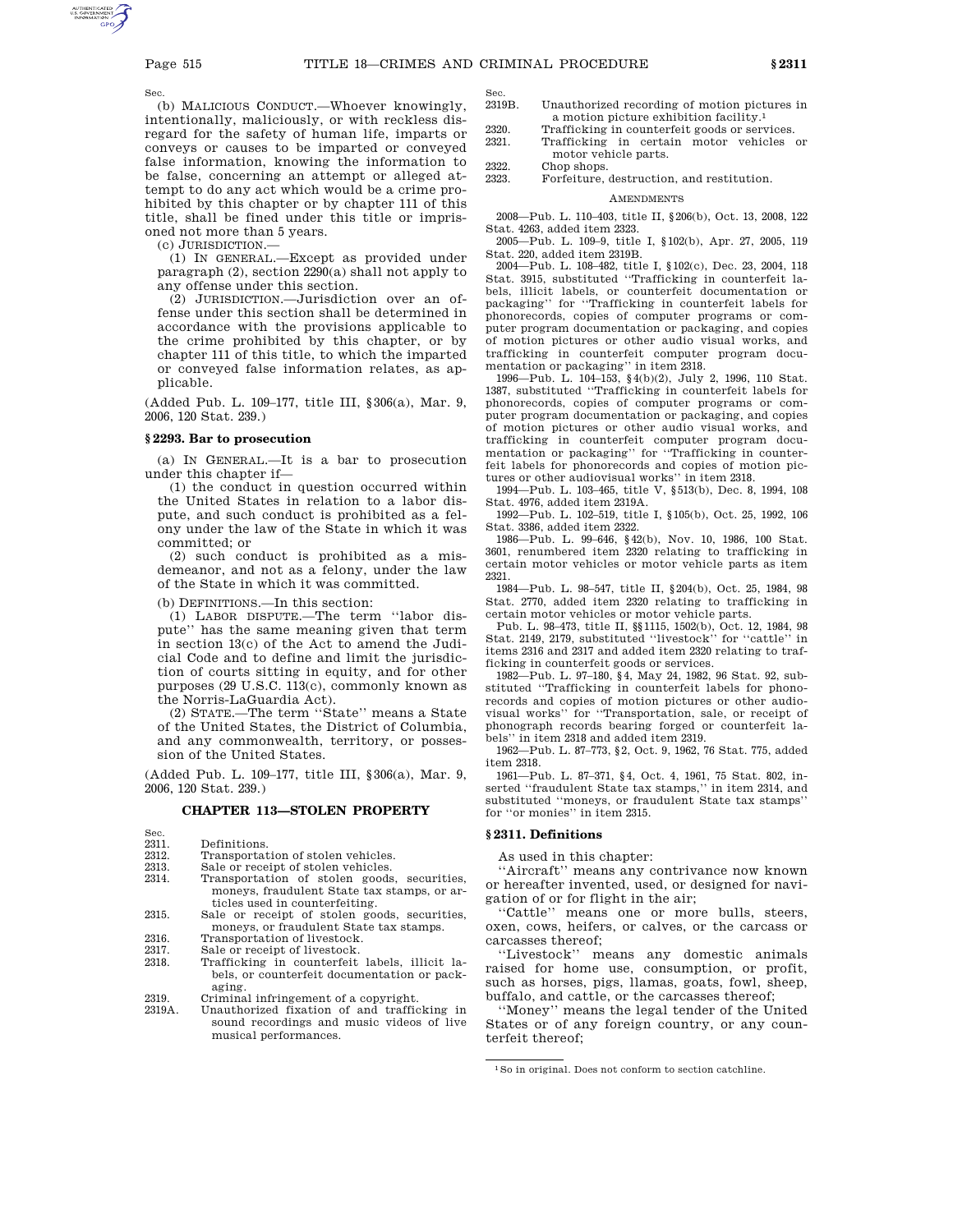''Motor vehicle'' includes an automobile, automobile truck, automobile wagon, motorcycle, or any other self-propelled vehicle designed for running on land but not on rails;

''Securities'' includes any note, stock certificate, bond, debenture, check, draft, warrant, traveler's check, letter of credit, warehouse receipt, negotiable bill of lading, evidence of indebtedness, certificate of interest or participation in any profit-sharing agreement, collateraltrust certificate, preorganization certificate or subscription, transferable share, investment contract, voting-trust certificate; valid or blank motor vehicle title; certificate of interest in property, tangible or intangible; instrument or document or writing evidencing ownership of goods, wares, and merchandise, or transferring or assigning any right, title, or interest in or to goods, wares, and merchandise; or, in general, any instrument commonly known as a ''security'', or any certificate of interest or participation in, temporary or interim certificate for, receipt for, warrant, or right to subscribe to or purchase any of the foregoing, or any forged, counterfeited, or spurious representation of any of the foregoing;

''Tax stamp'' includes any tax stamp, tax token, tax meter imprint, or any other form of evidence of an obligation running to a State, or evidence of the discharge thereof;

''Value'' means the face, par, or market value, whichever is the greatest, and the aggregate value of all goods, wares, and merchandise, securities, and money referred to in a single indictment shall constitute the value thereof.

'Vessel'' means any watercraft or other contrivance used or designed for transportation or navigation on, under, or immediately above, water.

(June 25, 1948, ch. 645, 62 Stat. 805; Pub. L. 87–371, §1, Oct. 4, 1961, 75 Stat. 802; Pub. L. 98–547, title II, §202, Oct. 25, 1984, 98 Stat. 2770; Pub. L. 103–322, title XXXII, §320912, Sept. 13, 1994, 108 Stat. 2128; Pub. L. 104–294, title VI, §604(b)(20), Oct. 11, 1996, 110 Stat. 3507; Pub. L. 107–273, div. B, title IV, §4002(b)(8), Nov. 2, 2002, 116 Stat. 1808; Pub. L. 109–177, title III, §307(b)(1), Mar. 9, 2006, 120 Stat. 240.)

# HISTORICAL AND REVISION NOTES

Based on title 18, U.S.C., 1940 ed., §§408, 414(b), (c), 417, 419a(a) (Oct. 29, 1919, ch. 89, §2(a), 41 Stat. 324; May 22, 1934, ch. 333, §§2(b), (c), 5, 48 Stat. 794, 795; Aug. 3, 1939, ch. 413, §3, 53 Stat. 1178; Aug. 18, 1941, ch. 366, §2(a), 55 Stat. 631; Sept. 24, 1945, ch. 383, §1, 59 Stat. 536).

The definitive provisions in each of said sections were separated therefrom and consolidated into this one section defining terms used in this chapter.

The definitions of "interstate or foreign commerce". contained in said section 408 and in sections 414(a) and 419a(b) of title 18, U.S.C., 1940 ed., are incorporated in section 10 of this title.

Other provisions of section 408 of title 18, U.S.C., 1940 ed., are incorporated in sections 2312 and 2313 of this title.

In the definition of ''motor vehicle'', words ''designed for running on land but not on rails'' were substituted for ''not designed for running on rails'' so as to conform with the ruling in the case of *McBoyle* v. *U.S*. (1931, 51 S. Ct. 340, 283, U. S. 25, 75 L. Ed. 816), in which the Supreme Court held that ''vehicle'' is limited to vehicles running on land and that motor vehicle does not include an airplane.

In the paragraph defining ''value'' which came from said section 417 of title 18, U.S.C., 1940 ed., words ''In the event that a defendant is charged in the same indictment with two or more violations of sections 413–419 of this title, then'' were omitted and the same meaning was preserved by the substitution of the words ''a single'' for the word ''such.''

Minor changes were made in phraseology.

# **AMENDMENTS**

2006—Pub. L. 109–177 inserted definition of ''Vessel''. 2002—Pub. L. 107–273 substituted semicolon for period at end of third par.

1996—Pub. L. 104–294 substituted ''Livestock'' for ''livestock'' in third par.

1994—Pub. L. 103–322 inserted definition of ''livestock''.

1984—Pub. L. 98–547 inserted ''valid or blank motor vehicle title;'' in definition of ''Securities''.

1961—Pub. L. 87–371 inserted definition of ''Tax stamp''.

# EFFECTIVE DATE OF 1996 AMENDMENT

Amendment by Pub. L. 104–294 effective Sept. 13, 1994, see section 604(d) of Pub. L. 104–294, set out as a note under section 13 of this title.

#### SHORT TITLE OF 2004 AMENDMENT

Pub. L. 108–482, title I, §101, Dec. 23, 2004, 118 Stat. 3912, provided that: ''This title [amending section 2318 of this title and enacting provisions set out as a note under section 2318 of this title] may be cited as the Anti-counterfeiting Amendments Act of 2004'.

# SHORT TITLE OF 1997 AMENDMENT

Pub. L. 105–147, §1, Dec. 16, 1997, 111 Stat. 2678, provided that: ''This Act [amending sections 2319 to 2320 of this title, sections 101, 506, and 507 of Title 17, Copyrights, and section 1498 of Title 28, Judiciary and Judicial Procedure, and enacting provisions set out as a note under section 994 of Title 28] may be cited as the 'No Electronic Theft (NET) Act'.''

### SHORT TITLE OF 1996 AMENDMENT

Pub. L. 104–153, §1, July 2, 1996, 110 Stat. 1386, provided that: ''This Act [amending sections 1961, 2318, and 2320 of this title, sections 1116 and 1117 of Title 15, Commerce and Trade, section 603 of Title 17, Copyrights, sections 1431, 1484, and 1526 of Title 19, Customs Duties, and section 80302 of Title 49, Transportation, and enacting provisions set out as notes under this section and section 1431 of Title 19] may be cited as the 'Anticounterfeiting Consumer Protection Act of 1996'.

#### SHORT TITLE OF 1992 AMENDMENT

Pub. L. 102–519, §1, Oct. 25, 1992, 106 Stat. 3384, provided that: ''This Act [enacting sections 2119 and 2322 of this title, sections 2026a to 2026c and 2041 to 2044 of Title 15, Commerce and Trade, sections 1646b and 1646c of Title 19, Customs Duties, and sections 3750a to 3750d of Title 42, The Public Health and Welfare, amending sections 553, 981, 982, 2312, and 2313 of this title, sections 2021 to 2023, 2025, 2027, and 2034 of Title 15, and enacting provisions set out as notes under section 2119 of this title, sections 2026a, 2026b, and 2041 of Title 15, and section 1646b of Title 19] may be cited as the 'Anti Car Theft Act of 1992'.''

# SHORT TITLE OF 1984 AMENDMENTS

Section 1(a) of Pub. L. 98–547 provided that: ''This Act [enacting sections 511, 512, 553, and 2320 [now 2321] of this title, sections 2021 to 2034 of Title 15, Commerce and Trade, and section 1627 of Title 19, Customs Duties, amending this section, sections 1961 and 2313 of this title, and section 1901 of Title 15, and enacting provisions set out as a note under section 2021 of Title 15] may be cited as the 'Motor Vehicle Theft Law Enforcement Act of 1984'.''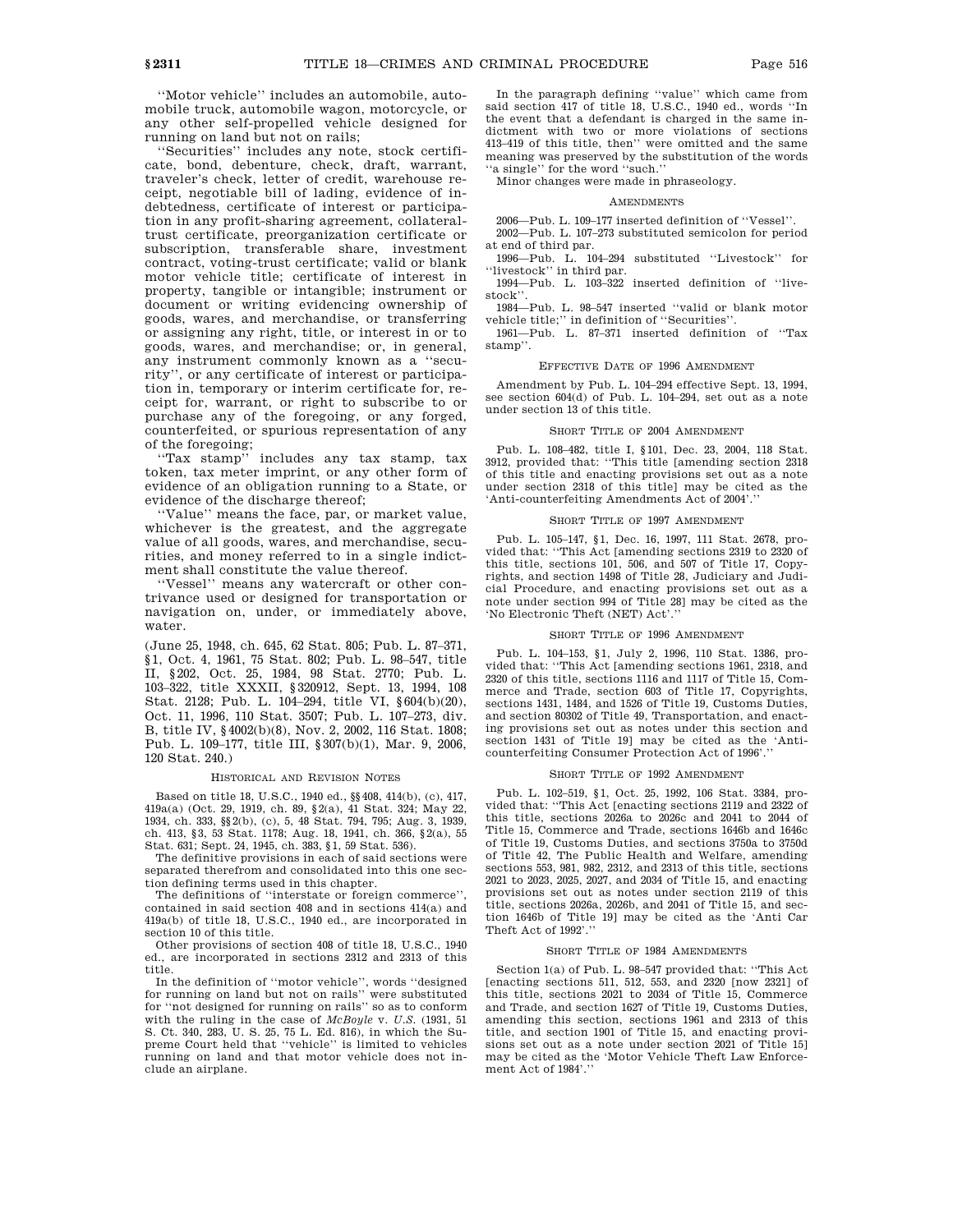Section 1501 of chapter XV (§§1501–1503) of title II of Pub. L. 98–473 provided that: ''This chapter [enacting section 2320 of this title and amending sections 1116, 1117, and 1118 of Title 15, Commerce and Trade] may be cited as the 'Trademark Counterfeiting Act of 1984'.''

# SHORT TITLE OF 1982 AMENDMENT

Pub. L. 97–180, §1, May 24, 1982, 96 Stat. 91, provided: ''That this Act [enacting section 2319 of this title and amending section 2318 of this title and section 506 of Title 17, Copyrights] may be cited as the 'Piracy and Counterfeiting Amendments Act of 1982'.''

COUNTERFEITING OF TRADEMARKED AND COPYRIGHTED MERCHANDISE; CONGRESSIONAL STATEMENT OF FINDINGS

Pub. L. 104–153, §2, July 2, 1996, 110 Stat. 1386, provided that: ''The counterfeiting of trademarked and copyrighted merchandise—

(1) has been connected with organized crime;

''(2) deprives legitimate trademark and copyright owners of substantial revenues and consumer goodwill;

''(3) poses health and safety threats to United States consumers;

''(4) eliminates United States jobs; and ''(5) is a multibillion-dollar drain on the United States economy.''

#### CONGRESSIONAL DECLARATION OF PURPOSE OF 1984 AMENDMENT

Section 2 of Pub. L. 98–547 provided that: ''It is the purpose of this Act [see Short Title of 1984 Amendments note above]—

''(1) to provide for the identification of certain motor vehicles and their major replacement parts to impede motor vehicle theft;

 $\cdot$ <sup>(2)</sup> to augment the Federal criminal penalties imposed upon persons trafficking in stolen motor vehicles;

''(3) to encourage decreases in premiums charged consumers for motor vehicle theft insurance; and

''(4) to reduce opportunities for exporting or importing stolen motor vehicles and off-highway mobile equipment.''

# **§ 2312. Transportation of stolen vehicles**

Whoever transports in interstate or foreign commerce a motor vehicle, vessel, or aircraft, knowing the same to have been stolen, shall be fined under this title or imprisoned not more than 10 years, or both.

(June 25, 1948, ch. 645, 62 Stat. 806; Pub. L. 102–519, title I, §103, Oct. 25, 1992, 106 Stat. 3385; Pub. L. 109–177, title III, §307(b)(2)(A), Mar. 9, 2006, 120 Stat. 240.)

# HISTORICAL AND REVISION NOTES

Based on title 18, U.S.C., 1940 ed., §408 (Oct. 29, 1919, ch. 89, §§1, 3, 5, 41 Stat. 324, 325; Sept. 24, 1945, ch. 383, §§2, 3, 59 Stat. 536).

The first sentence of said section 408, providing the short title ''An Act to punish the transportation of stolen motor vehicles or aircraft in interstate or foreign commerce,'' and derived from section 1 of said act of October 29, 1919, as amended, was omitted as not appropriate in a revision.

Definitions of ''aircraft,'' ''motor vehicle,'' and ''interstate or foreign commerce,'' which constituted the second sentence of said section 408 of title 18, U.S.C., 1940 ed., and were derived from section 2 of said act of October 29, 1919, as amended, are incorporated in sections 10 and 2311 of this title.

Provision relating to receiving or selling stolen aircraft or motor vehicles, which was derived from section 4 of the act of October 29, 1919, as amended, is incorporated in section 2313 of this title.

Venue provision, which was derived from section 5 of the act of October 29, 1919, was omitted as unnecessary, being covered by section 3237 of this title.

Reference to persons causing or procuring was omitted as unnecessary in view of definition of ''principal'' in section 2 of this title.

Minor changes were made in phraseology.

#### **AMENDMENTS**

2006—Pub. L. 109–177 substituted ''motor vehicle, vessel, or aircraft'' for ''motor vehicle or aircraft''.

1992—Pub. L. 102–519 substituted ''fined under this title or imprisoned not more than 10 years'' for ''fined not more than \$5,000 or imprisoned not more than five years''.

# **§ 2313. Sale or receipt of stolen vehicles**

(a) Whoever receives, possesses, conceals, stores, barters, sells, or disposes of any motor vehicle, vessel, or aircraft, which has crossed a State or United States boundary after being stolen, knowing the same to have been stolen, shall be fined under this title or imprisoned not more than 10 years, or both.

(b) For purposes of this section, the term "State" includes a State of the United States, the District of Columbia, and any commonwealth, territory, or possession of the United States.

(June 25, 1948, ch. 645, 62 Stat. 806; Pub. L. 98–547, title II, §203, Oct. 25, 1984, 98 Stat. 2770; Pub. L. 101–647, title XII, §1205(*l*), Nov. 29, 1990, 104 Stat. 4831; Pub. L. 102–519, title I, §103, Oct. 25, 1992, 106 Stat. 3385; Pub. L. 109–177, title III, §307(b)(2)(B), Mar. 9, 2006, 120 Stat. 240.)

#### HISTORICAL AND REVISION NOTES

Based on title 18, U.S.C., 1940 ed., §408 (Oct. 29, 1919, ch. 89, §4, 41 Stat. 325; Sept. 24, 1945, ch. 383, §§2, 3, 59 Stat. 536).

Section constitutes the fourth sentence of said section 408 of title 18, U.S.C., 1940 ed.

Definitions of ''aircraft,'' ''motor vehicle,'' and ''interstate or foreign commerce,'' which constituted the second sentence of said section 408, are incorporated in sections 10 and 2311 of this title.

The third sentence of said section 408, relating to transporting stolen aircraft or motor vehicles, is incorporated in section 2312 of this title.

The first sentence of said section 408, providing the short title, and the fifth sentence thereof, relating to venue, were omitted. (See reviser's note under section 2312 of this title.)

Minor changes were made in phraseology.

#### AMENDMENTS

2006—Subsec. (a). Pub. L. 109–177 substituted ''motor vehicle, vessel, or aircraft'' for ''motor vehicle or aircraft''.

1992—Subsec. (a). Pub. L. 102–519 substituted ''fined under this title or imprisoned not more than 10 years'' for ''fined not more than \$5,000 or imprisoned not more than five years''.

1990—Pub. L. 101–647 designated existing provisions as subsec. (a) and added subsec. (b).

1984—Pub. L. 98–547 inserted ''possesses,'' after ''receives,'' and substituted ''which has crossed a State or United States boundary after being stolen,'' for ''moving as, or which is a part of, or which constitutes interstate or foreign commerce,"

# **§ 2314. Transportation of stolen goods, securities, moneys, fraudulent State tax stamps, or articles used in counterfeiting**

Whoever transports, transmits, or transfers in interstate or foreign commerce any goods, wares, merchandise, securities or money, of the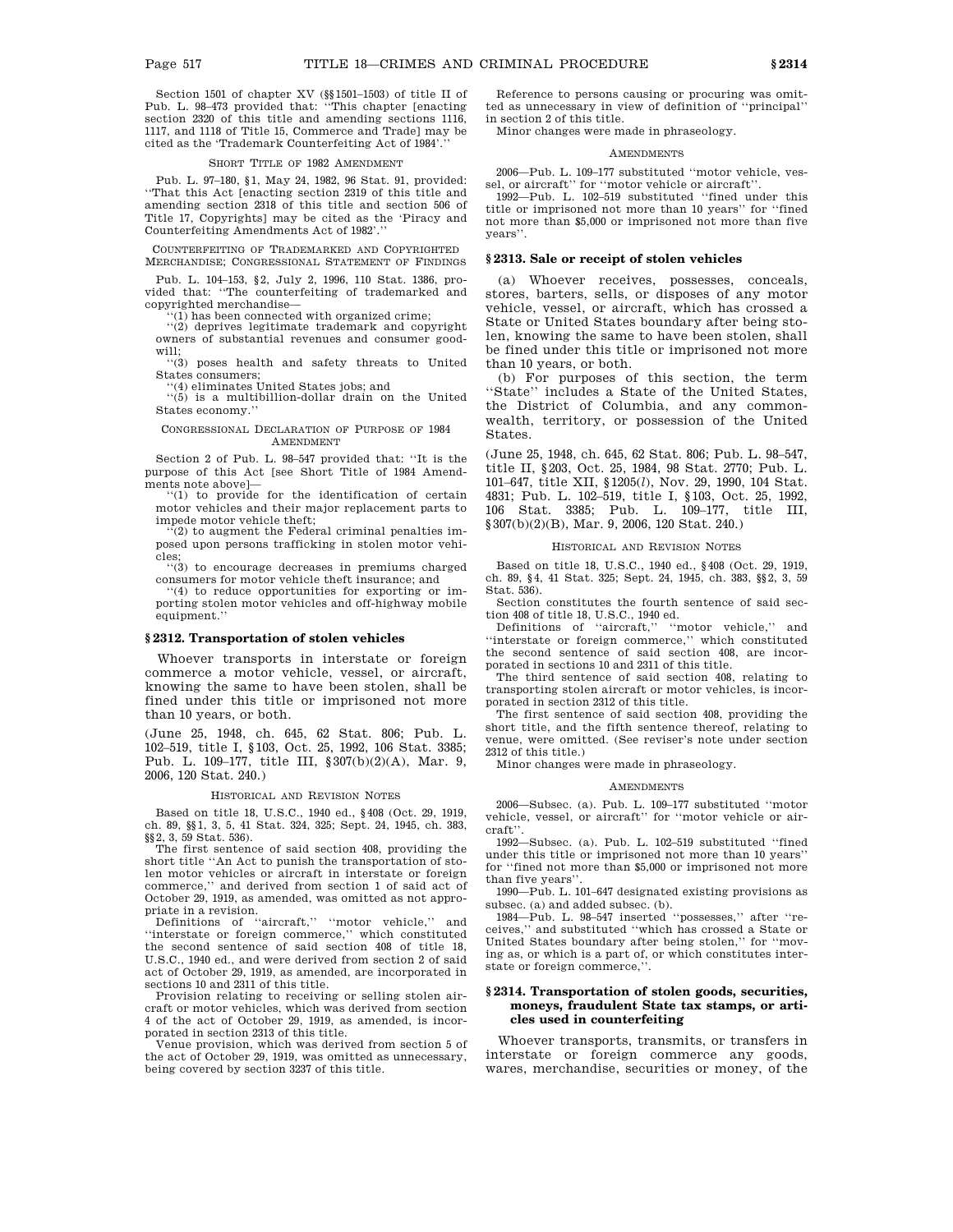value of \$5,000 or more, knowing the same to have been stolen, converted or taken by fraud; or

Whoever, having devised or intending to devise any scheme or artifice to defraud, or for obtaining money or property by means of false or fraudulent pretenses, representations, or promises, transports or causes to be transported, or induces any person or persons to travel in, or to be transported in interstate or foreign commerce in the execution or concealment of a scheme or artifice to defraud that person or those persons of money or property having a value of \$5,000 or more; or

Whoever, with unlawful or fraudulent intent, transports in interstate or foreign commerce any falsely made, forged, altered, or counterfeited securities or tax stamps, knowing the same to have been falsely made, forged, altered, or counterfeited; or

Whoever, with unlawful or fraudulent intent, transports in interstate or foreign commerce any traveler's check bearing a forged countersignature; or

Whoever, with unlawful or fraudulent intent, transports in interstate or foreign commerce, any tool, implement, or thing used or fitted to be used in falsely making, forging, altering, or counterfeiting any security or tax stamps, or any part thereof—

Shall be fined under this title or imprisoned not more than ten years, or both.

This section shall not apply to any falsely made, forged, altered, counterfeited or spurious representation of an obligation or other security of the United States, or of an obligation, bond, certificate, security, treasury note, bill, promise to pay or bank note issued by any foreign government. This section also shall not apply to any falsely made, forged, altered, counterfeited, or spurious representation of any bank note or bill issued by a bank or corporation of any foreign country which is intended by the laws or usage of such country to circulate as money.

(June 25, 1948, ch. 645, 62 Stat. 806; May 24, 1949, ch. 139, §45, 63 Stat. 96; July 9, 1956, ch. 519, 70 Stat. 507; Pub. L. 87–371, §2, Oct. 4, 1961, 75 Stat. 802; Pub. L. 90–535, Sept. 28, 1968, 82 Stat. 885; Pub. L. 100–690, title VII, §§7057, 7080, Nov. 18, 1988, 102 Stat. 4402, 4406; Pub. L. 101–647, title XII, §1208, Nov. 29, 1990, 104 Stat. 4832; Pub. L. 103–322, title XXXIII, §330016(1)(K), (L), Sept. 13, 1994, 108 Stat. 2147.)

# HISTORICAL AND REVISION NOTES

#### 1948 ACT

Based on title 18, U.S.C., 1940 ed., §§413, 415, 418, 418a, 419 (May 22, 1934, ch. 333, §§1, 3, 6, 48 Stat. 794, 795; May 22, 1934, ch. 333, §7, as added Aug. 3, 1939, ch. 413, §5, 53 Stat. 1179; May 22, 1934, ch. 333, §7, renumbered §8 by Aug. 3, 1939, ch. 413, §6, 53 Stat. 1179; Aug. 3, 1939, ch. 413, §§1, 4, 5, 53 Stat. 1178, 1179).

Section consolidates sections 413, 415, 417, 418, 418a, and 419 of title 18, U.S.C., 1940 ed.

Words ''or with intent to steal or purloin, knowing the same to have been so stolen, converted, or taken'' were omitted as surplusage, since property so ''taken'' is ''stolen,'' and insertion of word ''knowingly'' after ''Whoever'' at beginning of section renders such omission possible.

Reference to persons causing or procuring was omitted as unnecessary in view of definition of ''principal'' in section 2 of this title.

Section 413 of title 18, U.S.C., 1940 ed., providing the short title ''National Stolen Property Act,'' was omitted as not appropriate in a revision.

Section 414 of title 18, U.S.C., 1940 ed., containing definitions of ''interstate or foreign commerce,'' ''securities,'' and ''money,'' is incorporated in sections 10 and 2311 of this title.

Section 417 of title 18, U.S.C., 1940 ed., relating to indictments and determination of ''value'' of goods, wares, merchandise, securities, and money referred to in indictments, is also incorporated in section 2311 of this title.

Section 418 of title 18, U.S.C., 1940 ed., relating to venue, was omitted as completely covered by section 3237 of this title.

Section 418a of title 18, U.S.C., 1940 ed., relating to conspiracy, was omitted as covered by section 371 of this title, the general conspiracy section.

Section 419 of title 18, U.S.C., 1940 ed., providing that nothing contained in the National Stolen Property Act should be construed to repeal, modify, or amend any part of the National Motor Vehicle Theft Act, was omitted as unnecessary, in view of this revision and reenactment of the provisions of the latter act (sections 10, 2311–2313 of this title).

Changes were made in phraseology and arrangement.

#### 1949 ACT

This amendment [see section 45] restates and clarifies the first paragraph of section 2314 of title 18, U.S.C., to conform to the original law upon which the section is based.

#### AMENDMENTS

1994—Pub. L. 103–322, §330016(1)(L), substituted ''fined under this title'' for ''fined not more than \$10,000'' in penultimate par.

Pub. L. 103–322, §330016(1)(K), which directed the amendment of this section by striking ''not more than \$5,000'' and inserting ''under this title'', could not be executed because the phrase ''not more than \$5,000'' did not appear in text.

1990—Pub. L. 101–647 inserted ''or foreign'' after ''interstate'' in second par.

1988—Pub. L. 100–690, §7057(a), substituted ''transports, transmits, or transfers'' for ''transports'' in first par.

Pub. L. 100–690, §7080, inserted ''or persons'' after ''any person'' and ''or those persons'' after ''that person'' in second par.

Pub. L. 100–690, §7057(b), struck out ''or by a bank or corporation of any foreign country'' after ''foreign government'' in last par. and inserted at end ''This section also shall not apply to any falsely made, forged, altered, counterfeited, or spurious representation of any bank note or bill issued by a bank or corporation of any foreign country which is intended by the laws or usage of such country to circulate as money.''

1968—Pub. L. 90–535 prohibited transportation with unlawful or fraudulent intent in interstate or foreign commerce of traveler's checks bearing forged countersignatures.

1961—Pub. L. 87–371 inserted ''or tax stamps'' after ''securities'' in third par. and after ''security'' in fourth par., and ''fraudulent State tax stamps,'' in section catchline.

1956—Act July 9, 1956, inserted par. relating to interstate transportation of persons in schemes to defraud.

1949—Act May 24, 1949, substituted ''knowing the same to have been stolen, converted or taken by fraud'' for ''theretofore stolen, converted, or taken by fraud'' in first par.

# **§ 2315. Sale or receipt of stolen goods, securities, moneys, or fraudulent State tax stamps**

Whoever receives, possesses, conceals, stores, barters, sells, or disposes of any goods, wares, or merchandise, securities, or money of the value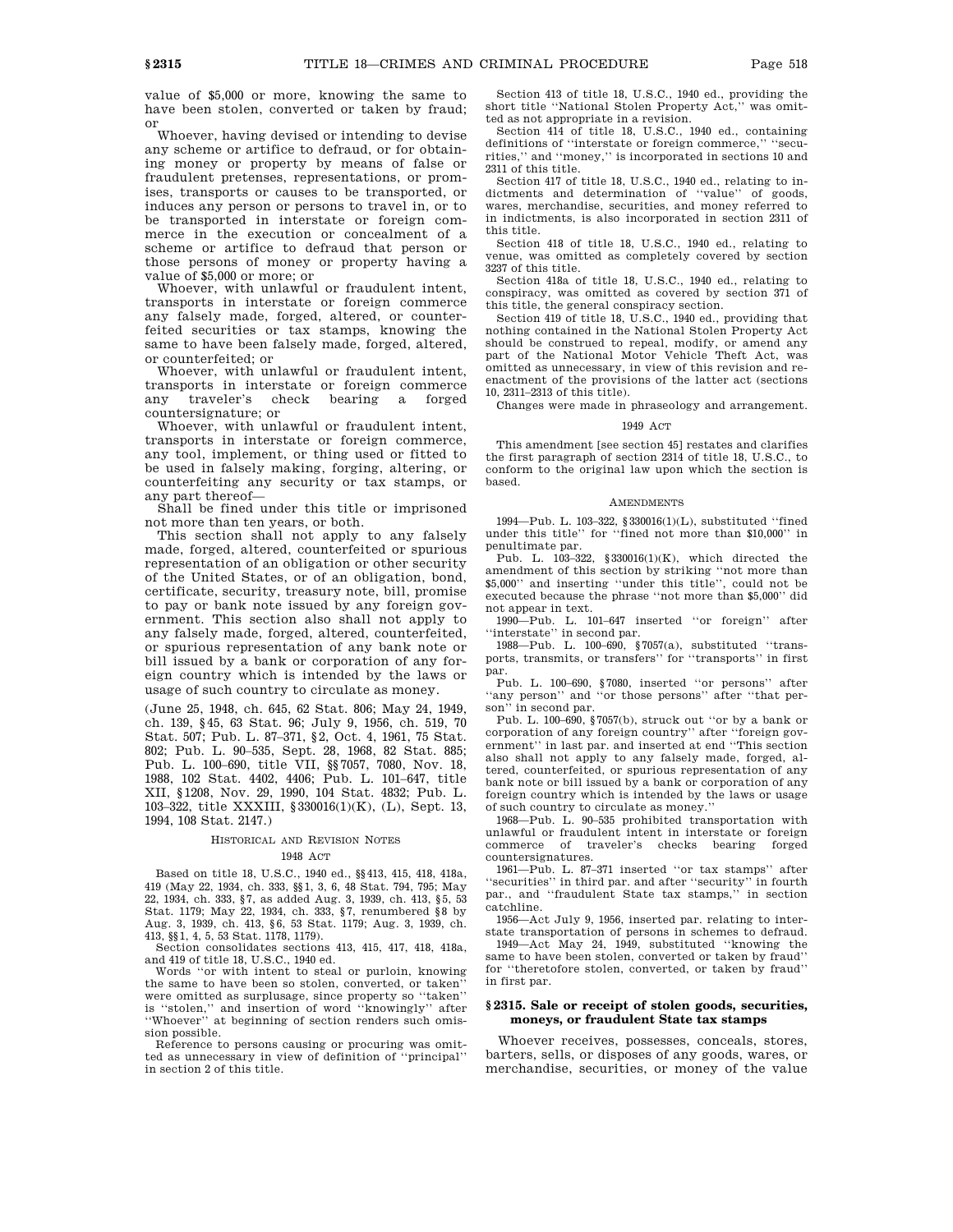of \$5,000 or more, or pledges or accepts as security for a loan any goods, wares, or merchandise, or securities, of the value of \$500 or more, which have crossed a State or United States boundary after being stolen, unlawfully converted, or taken, knowing the same to have been stolen, unlawfully converted, or taken; or

Whoever receives, possesses, conceals, stores, barters, sells, or disposes of any falsely made, forged, altered, or counterfeited securities or tax stamps, or pledges or accepts as security for a loan any falsely made, forged, altered, or counterfeited securities or tax stamps, moving as, or which are a part of, or which constitute interstate or foreign commerce, knowing the same to have been so falsely made, forged, altered, or counterfeited; or

Whoever receives in interstate or foreign commerce, or conceals, stores, barters, sells, or disposes of, any tool, implement, or thing used or intended to be used in falsely making, forging, altering, or counterfeiting any security or tax stamp, or any part thereof, moving as, or which is a part of, or which constitutes interstate or foreign commerce, knowing that the same is fitted to be used, or has been used, in falsely making, forging, altering, or counterfeiting any security or tax stamp, or any part thereof—

Shall be fined under this title or imprisoned not more than ten years, or both.

This section shall not apply to any falsely made, forged, altered, counterfeited, or spurious representation of an obligation or other security of the United States or of an obligation, bond, certificate, security, treasury note, bill, promise to pay, or bank note, issued by any foreign government. This section also shall not apply to any falsely made, forged, altered, counterfeited, or spurious representation of any bank note or bill issued by a bank or corporation of any foreign country which is intended by the laws or usage of such country to circulate as money.

For purposes of this section, the term ''State'' includes a State of the United States, the District of Columbia, and any commonwealth, territory, or possession of the United States.

(June 25, 1948, ch. 645, 62 Stat. 806; Pub. L. 87–371, §3, Oct. 4, 1961, 75 Stat. 802; Pub. L. 99–646, §76, Nov. 10, 1986, 100 Stat. 3618; Pub. L. 100–690, title VII, §§7048, 7057(b), Nov. 18, 1988, 102 Stat. 4401, 4402; Pub. L. 101–647, title XII, §1205(m), Nov. 29, 1990, 104 Stat. 4831; Pub. L. 103–322, title XXXIII, §330016(1)(L), Sept. 13, 1994, 108 Stat. 2147.)

#### HISTORICAL AND REVISION NOTES

Based on title 18, U.S.C., 1940 ed., §416 (May 22, 1934, ch. 333, §4, 48 Stat. 795; Aug. 3, 1939, ch. 413, §2, 53 Stat. 1178).

(See reviser's notes under sections 10, 2311 and 2314 of this title for explanation of consolidation or omission of other sections of title 18, U.S.C., 1940 ed., which were derived from the National Stolen Property Act.)

Minor changes were made in phraseology.

#### **AMENDMENTS**

1994—Pub. L. 103–322 substituted ''fined under this title'' for ''fined not more than \$10,000'' in fourth par. 1990—Pub. L. 101–647 inserted par. at end defining ''State''.

1988—Pub. L. 100–690, §7048, substituted ''moving as, or which are a part of, or which constitute interstate or foreign commerce'' for ''which have crossed a State or United States boundary after being stolen, unlawfully converted, or taken'' in second par.

Pub. L. 100–690, §7057(b), struck out ''or by a bank or corporation of any foreign country'' after ''foreign government'' in last par. and inserted at end ''This section also shall not apply to any falsely made, forged, altered, counterfeited, or spurious representation of any bank note or bill issued by a bank or corporation of any foreign country which is intended by the laws or usage of such country to circulate as money.

1986—Pub. L. 99–646 substituted ''receives, possesses, conceals'' for ''receives, conceals'' and ''which have crossed a State or United States boundary after being stolen, unlawfully converted, or taken'' for ''moving as, or which are part of, or which constitute interstate or foreign commerce'' in first and second pars.

1961—Pub. L. 87–371 inserted ''or tax stamps'' after ''securities'', wherever appearing, in second par., and ''or tax stamp'' after ''security'', wherever appearing, in third par., and substituted ''moneys, or fraudulent State tax stamps'' for ''or monies'' in section catchline.

### **§ 2316. Transportation of livestock**

Whoever transports in interstate or foreign commerce any livestock, knowing the same to have been stolen, shall be fined under this title or imprisoned not more than five years, or both.

(June 25, 1948, ch. 645, 62 Stat. 807; Pub. L. 98–473, title II, §1113, Oct. 12, 1984, 98 Stat. 2149; Pub. L. 103–322, title XXXIII, §330016(1)(K), Sept. 13, 1994, 108 Stat. 2147.)

#### HISTORICAL AND REVISION NOTES

Based on title 18, U.S.C., 1940 ed., §§419b, 419d (Aug. 18, 1941, ch. 366, §§3, 5, 55 Stat. 631).

This section consolidates sections 419b and 419d of

title 18, U.S.C., 1940 ed. Definition of ''cattle'', contained in section 419a(a) of title 18, U.S.C., 1940 ed., is incorporated in section 2311 of this title.

Definition of ''interstate or foreign commerce'', constituting section 419a(b) of title 18, U.S.C., 1940 ed., is incorporated in section 10 of this title.

The venue provision of said section 419d of title 18, U.S.C., 1940 ed., was omitted as completely covered by section 3237 of this title.

Reference to persons causing or procuring was omitted as unnecessary in view of definition of ''principal'' in section 2 of this title.

Minor changes were made in phraseology.

### AMENDMENTS

1994—Pub. L. 103–322 substituted ''fined under this title'' for ''fined not more than \$5,000''.

1984—Pub. L. 98–473 substituted ''livestock'' for ''cattle'' in section catchline and text.

#### **§ 2317. Sale or receipt of livestock**

Whoever receives, conceals, stores, barters, buys, sells, or disposes of any livestock, moving in or constituting a part of interstate or foreign commerce, knowing the same to have been stolen, shall be fined under this title or imprisoned not more than five years, or both.

(June 25, 1948, ch. 645, 62 Stat. 807; Pub. L. 98–473, title II, §1114, Oct. 12, 1984, 98 Stat. 2149; Pub. L. 103–322, title XXXIII, §330016(1)(K), Sept. 13, 1994, 108 Stat. 2147.)

### HISTORICAL AND REVISION NOTES

Based on title 18, U.S.C., 1940 ed., §§419c, 419d (Aug. 18,

1941, ch. 366, §§4, 5, 55 Stat. 632). Definitions of ''cattle'' and ''interstate or foreign commerce'', contained in section 419a of title 18, U.S.C., 1940 ed., are incorporated in sections 10 and 2311 of this title.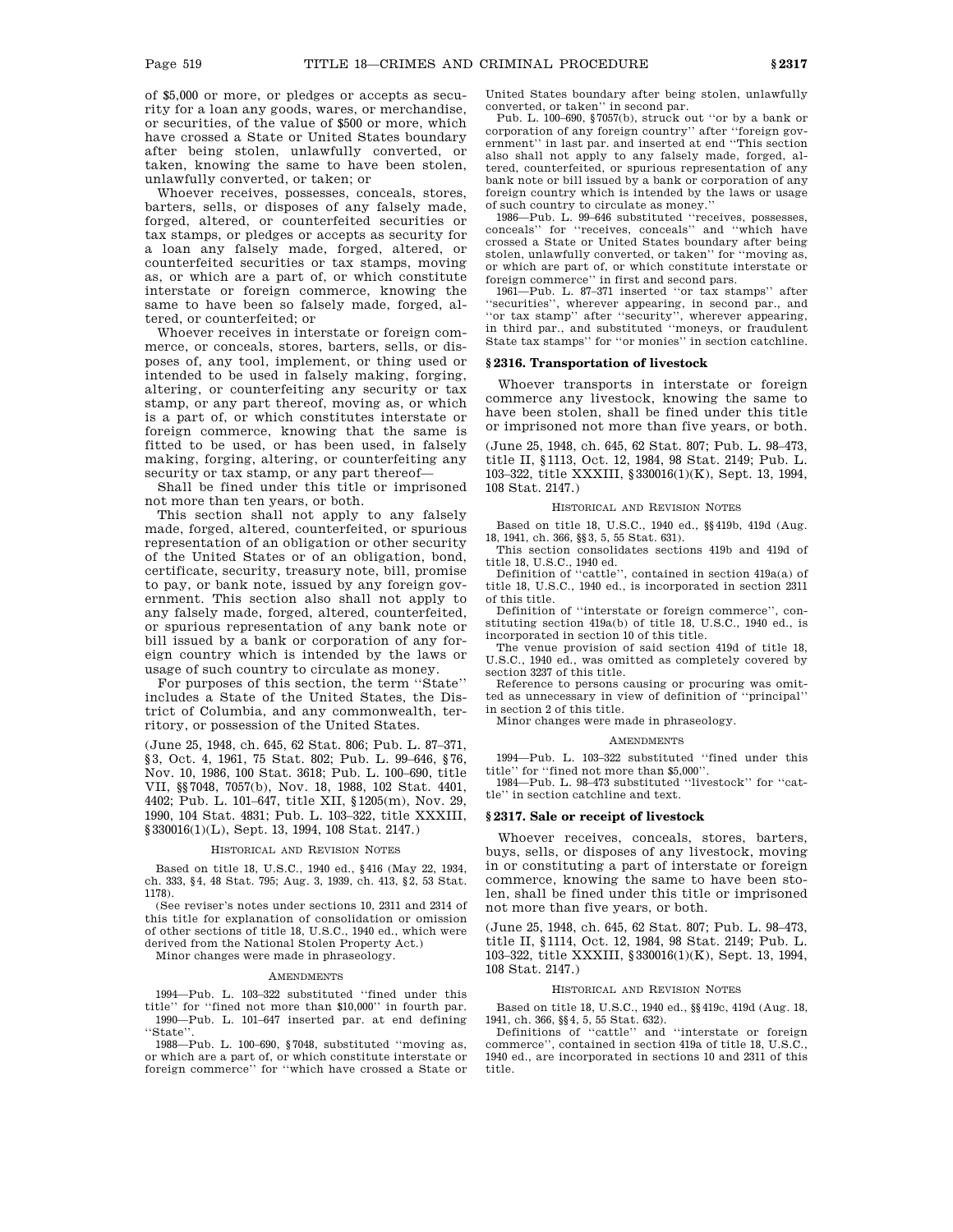Venue provision of said section 419d of title 18, U.S.C., 1940 ed., was omitted as completely covered by section 3237 of this title.

Minor changes were made in phraseology.

AMENDMENTS

1994—Pub. L. 103–322 substituted ''fined under this title'' for ''fined not more than \$5,000''.

1984—Pub. L. 98–473 substituted ''livestock'' for ''cattle'' in section catchline and text.

# **§ 2318. Trafficking in counterfeit labels, illicit labels, or counterfeit documentation or packaging**

 $(a)(1)^1$  Whoever, in any of the circumstances described in subsection (c), knowingly traffics in—

(A) a counterfeit label or illicit label affixed to, enclosing, or accompanying, or designed to be affixed to, enclose, or accompany—

(i) a phonorecord;

(ii) a copy of a computer program;

(iii) a copy of a motion picture or other audiovisual work;

(iv) a copy of a literary work;

(v) a copy of a pictorial, graphic, or sculptural work;

(vi) a work of visual art; or

(vii) documentation or packaging; or

(B) counterfeit documentation or packaging,

shall be fined under this title or imprisoned for not more than 5 years, or both.

(b) As used in this section—

(1) the term ''counterfeit label'' means an identifying label or container that appears to be genuine, but is not;

(2) the term ''traffic'' has the same meaning as in section  $2320(e)^2$  of this title;

(3) the terms ''copy'', ''phonorecord'', ''motion picture'', ''computer program'', ''audiovisual work'', ''literary work'', ''pictorial, graphic, or sculptural work'', ''sound recording'', ''work of visual art'', and ''copyright owner'' have, respectively, the meanings given those terms in section 101 (relating to definitions) of title 17;

(4) the term ''illicit label'' means a genuine certificate, licensing document, registration card, or similar labeling component—

(A) that is used by the copyright owner to verify that a phonorecord, a copy of a computer program, a copy of a motion picture or other audiovisual work, a copy of a literary work, a copy of a pictorial, graphic, or sculptural work, a work of visual art, or documentation or packaging is not counterfeit or infringing of any copyright; and

(B) that is, without the authorization of the copyright owner—

(i) distributed or intended for distribution not in connection with the copy, phonorecord, or work of visual art to which such labeling component was intended to be affixed by the respective copyright owner; or

(ii) in connection with a genuine certificate or licensing document, knowingly falsified in order to designate a higher number of licensed users or copies than authorized by the copyright owner, unless that certificate or document is used by the copyright owner solely for the purpose of monitoring or tracking the copyright owner's distribution channel and not for the purpose of verifying that a copy or phonorecord is noninfringing;

(5) the term ''documentation or packaging'' means documentation or packaging, in physical form, for a phonorecord, copy of a computer program, copy of a motion picture or other audiovisual work, copy of a literary work, copy of a pictorial, graphic, or sculptural work, or work of visual art; and

(6) the term ''counterfeit documentation or packaging'' means documentation or packaging that appears to be genuine, but is not.

(c) The circumstances referred to in subsection (a) of this section are—

(1) the offense is committed within the special maritime and territorial jurisdiction of the United States; or within the special aircraft jurisdiction of the United States (as defined in section 46501 of title 49);

(2) the mail or a facility of interstate or foreign commerce is used or intended to be used in the commission of the offense;

(3) the counterfeit label or illicit label is affixed to, encloses, or accompanies, or is designed to be affixed to, enclose, or accompany—

(A) a phonorecord of a copyrighted sound recording or copyrighted musical work;

(B) a copy of a copyrighted computer program;

(C) a copy of a copyrighted motion picture or other audiovisual work;

(D) a copy of a literary work;

(E) a copy of a pictorial, graphic, or sculptural work;

(F) a work of visual art; or

(G) copyrighted documentation or packaging; or

(4) the counterfeited documentation or packaging is copyrighted.

(d) FORFEITURE AND DESTRUCTION OF PROP-ERTY; RESTITUTION.—Forfeiture, destruction, and restitution relating to this section shall be subject to section 2323, to the extent provided in that section, in addition to any other similar remedies provided by law.

(e) CIVIL REMEDIES.—

(1) IN GENERAL.—Any copyright owner who is injured, or is threatened with injury, by a violation of subsection (a) may bring a civil action in an appropriate United States district court.

(2) DISCRETION OF COURT.—In any action brought under paragraph (1), the court—

(A) may grant 1 or more temporary or permanent injunctions on such terms as the court determines to be reasonable to prevent or restrain a violation of subsection (a);

(B) at any time while the action is pending, may order the impounding, on such terms as the court determines to be reasonable, of any article that is in the custody or control of the alleged violator and that the

<sup>1</sup>So in original. No par. (2) has been enacted.

<sup>2</sup>See References in Text note below.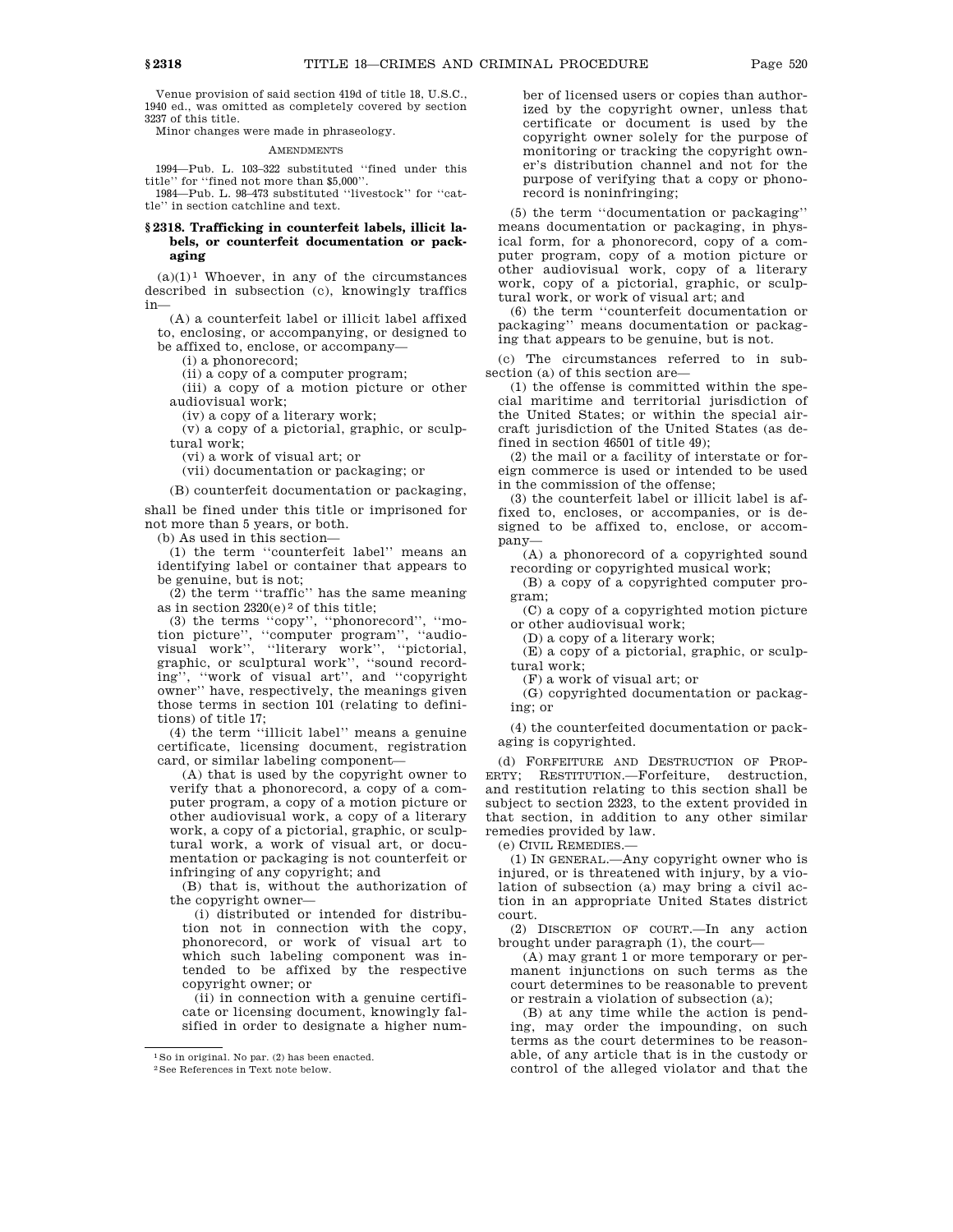court has reasonable cause to believe was involved in a violation of subsection (a); and

(C) may award to the injured party— (i) reasonable attorney fees and costs;

and

(ii)(I) actual damages and any additional profits of the violator, as provided in paragraph (3); or

(II) statutory damages, as provided in paragraph (4).

(3) ACTUAL DAMAGES AND PROFITS.—

(A) IN GENERAL.—The injured party is entitled to recover—

(i) the actual damages suffered by the injured party as a result of a violation of subsection (a), as provided in subparagraph (B) of this paragraph; and

(ii) any profits of the violator that are attributable to a violation of subsection (a) and are not taken into account in computing the actual damages.

(B) CALCULATION OF DAMAGES.—The court shall calculate actual damages by multiplying—

(i) the value of the phonorecords, copies, or works of visual art which are, or are intended to be, affixed with, enclosed in, or accompanied by any counterfeit labels, illicit labels, or counterfeit documentation or packaging, by

(ii) the number of phonorecords, copies, or works of visual art which are, or are intended to be, affixed with, enclosed in, or accompanied by any counterfeit labels, illicit labels, or counterfeit documentation or packaging.

(C) DEFINITION.—For purposes of this paragraph, the ''value'' of a phonorecord, copy, or work of visual art is—

(i) in the case of a copyrighted sound recording or copyrighted musical work, the retail value of an authorized phonorecord of that sound recording or musical work;

(ii) in the case of a copyrighted computer program, the retail value of an authorized copy of that computer program;

(iii) in the case of a copyrighted motion picture or other audiovisual work, the retail value of an authorized copy of that motion picture or audiovisual work;

(iv) in the case of a copyrighted literary work, the retail value of an authorized copy of that literary work;

(v) in the case of a pictorial, graphic, or sculptural work, the retail value of an authorized copy of that work; and

(vi) in the case of a work of visual art, the retail value of that work.

(4) STATUTORY DAMAGES.—The injured party may elect, at any time before final judgment is rendered, to recover, instead of actual damages and profits, an award of statutory damages for each violation of subsection (a) in a sum of not less than \$2,500 or more than \$25,000, as the court considers appropriate.

(5) SUBSEQUENT VIOLATION.—The court may increase an award of damages under this subsection by 3 times the amount that would otherwise be awarded, as the court considers

appropriate, if the court finds that a person has subsequently violated subsection (a) within 3 years after a final judgment was entered against that person for a violation of that subsection.

(6) LIMITATION ON ACTIONS.—A civil action may not be commenced under this subsection unless it is commenced within 3 years after the date on which the claimant discovers the violation of subsection (a).

(Added Pub. L. 87–773, §1, Oct. 9, 1962, 76 Stat. 775; amended Pub. L. 93–573, title I, §103, Dec. 31, 1974, 88 Stat. 1873; Pub. L. 94–553, title I, §111, Oct. 19, 1976, 90 Stat. 2600; Pub. L. 97–180, §2, May 24, 1982, 96 Stat. 91; Pub. L. 101–647, title XXXV, §3567, Nov. 29, 1990, 104 Stat. 4928; Pub. L. 103–272, §5(e)(10), July 5, 1994, 108 Stat. 1374; Pub. L. 103–322, title XXXIII, §330016(1)(U), Sept. 13, 1994, 108 Stat. 2148; Pub. L. 104–153, §4(a), (b)(1), July 2, 1996, 110 Stat. 1386, 1387; Pub. L. 108–482, title I, §102(a), (b), Dec. 23, 2004, 118 Stat. 3912, 3914; Pub. L. 109–181, §2(c)(2), Mar. 16, 2006, 120 Stat. 288; Pub. L. 110–403, title II, §202, Oct. 13, 2008, 122 Stat. 4260; Pub. L. 111–295, §6(i), Dec. 9, 2010, 124 Stat. 3182.)

### REFERENCES IN TEXT

Section 2320 of this title, referred to in subsec. (b)(2), was amended generally by Pub. L. 112–81, div. A, title VIII, §818(h), Dec. 31, 2011, 125 Stat. 1497, and, as so amended, provisions similar to those formerly appearing in subsec. (e) are now contained in subsec. (f).

#### AMENDMENTS

2010—Subsec. (e)(6). Pub. L. 111–295 substituted ''under this subsection'' for ''under section''.

2008—Subsec. (a). Pub. L. 110–403, §202(1), designated existing provisions as par. (1) and redesignated former pars. (1) and (2) as subpars. (A) and (B), respectively, of par. (1), and former subpars. (A) to (G) as cls. (i) to (vii), respectively, of subpar. (A).

Subsec. (d). Pub. L. 110–403, §202(2), amended subsec. (d) generally. Prior to amendment, subsec. (d) read as follows: ''When any person is convicted of any violation of subsection (a), the court in its judgment of conviction shall in addition to the penalty therein prescribed, order the forfeiture and destruction or other disposition of all counterfeit labels or illicit labels and all articles to which counterfeit labels or illicit labels have been affixed or which were intended to have had such labels affixed, and of any equipment, device, or material used to manufacture, reproduce, or assemble the counterfeit labels or illicit labels.''

Subsecs. (e), (f). Pub. L. 110–403, §202(3), redesignated subsec. (f) as (e) and struck out former subsec. (e) which read as follows: ''Except to the extent they are inconsistent with the provisions of this title, all provisions of section 509, title 17, United States Code, are applicable to violations of subsection (a).''

2006—Subsec. (b)(2). Pub. L. 109–181 added par. (2) and struck out former par. (2) which read as follows: ''the term 'traffic' means to transport, transfer or otherwise dispose of, to another, as consideration for anything of value or to make or obtain control of with intent to so transport, transfer or dispose of;''.

2004—Pub. L. 108–482, §102(a)(1), substituted ''Trafficking in counterfeit labels, illicit labels, or counterfeit documentation or packaging'' for ''Trafficking in counterfeit labels for phonorecords, copies of computer programs or computer program documentation or packaging, and copies of motion pictures or other audio visual works, and trafficking in counterfeit computer program documentation or packaging'' in section catchline.

Subsec. (a). Pub. L. 108–482, §102(a)(2), added subsec. (a) and struck out former subsec. (a) which read as fol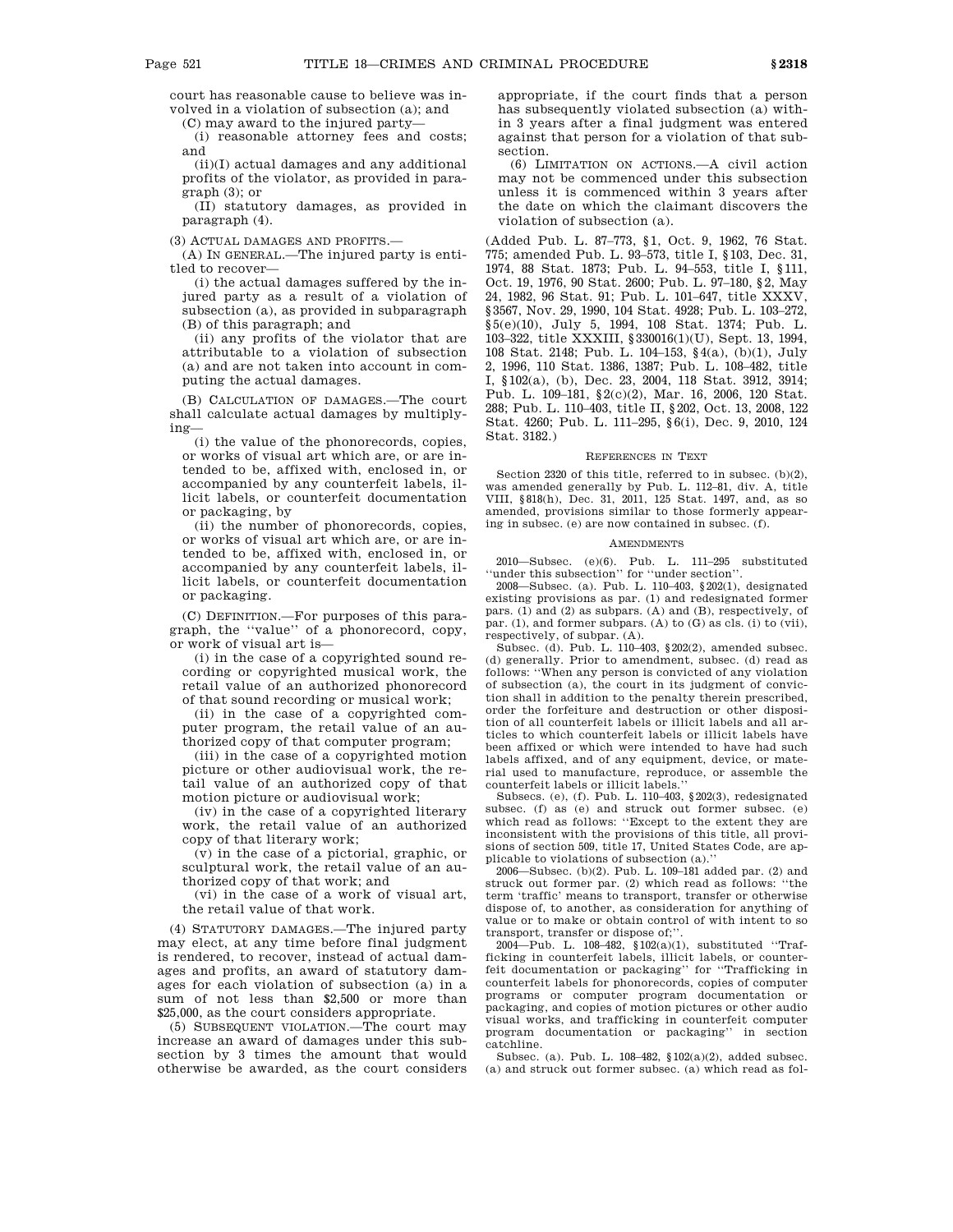lows: ''Whoever, in any of the circumstances described in subsection (c) of this section, knowingly traffics in a counterfeit label affixed or designed to be affixed to a phonorecord, or a copy of a computer program or documentation or packaging for a computer program, or a copy of a motion picture or other audiovisual work, and whoever, in any of the circumstances described in subsection (c) of this section, knowingly traffics in counterfeit documentation or packaging for a computer program, shall be fined under this title or imprisoned for not more than five years, or both.''

Subsec. (b)(2). Pub. L. 108–482, §102(a)(3)(A), struck out ''and'' after the semicolon at end.

Subsec. (b)(3). Pub. L. 108–482, §102(a)(3)(B), substituted '''audiovisual work', 'literary work', 'pictorial, graphic, or sculptural work', 'sound recording', 'work of visual art', and 'copyright owner' have'' for ''and 'audiovisual work' have'' and a semicolon for the period at end.

Subsec. (b)(4) to (6). Pub. L. 108–482, §102(a)(3)(C), added pars. (4) to (6).

Subsec. (c)(3). Pub. L. 108–482, §102(a)(4)(A), added par. (3) and struck former par. (3) which read as follows: ''the counterfeit label is affixed to or encloses, or is designed to be affixed to or enclose, a copy of a copyrighted computer program or copyrighted documentation or packaging for a computer program, a copyrighted motion picture or other audiovisual work, or a phonorecord of a copyrighted sound recording; or''.

Subsec. (c)(4). Pub. L. 108–482, §102(a)(4)(B), struck out ''for a computer program'' after ''packaging''.

Subsec. (d). Pub. L. 108–482, §102(a)(5), inserted ''or illicit labels'' after ''counterfeit labels'' in two places and inserted '', and of any equipment, device, or material used to manufacture, reproduce, or assemble the counterfeit labels or illicit labels'' before period at end. Subsec. (f). Pub. L. 108–482, §102(b), added subsec. (f).

1996—Pub. L. 104–153, §4(b)(1), substituted ''Trafficking in counterfeit labels for phonorecords, copies of computer programs or computer program documentation or packaging, and copies of motion pictures or other audio visual works, and trafficking in counterfeit computer program documentation or packaging'' for ''Trafficking in counterfeit labels for phonorecords and copies of motion pictures or other audiovisual works'' in section catchline.

Subsec. (a). Pub. L. 104–153, §4(a)(1), substituted ''a computer program or documentation or packaging for a computer program, or a copy of a motion picture or other audiovisual work, and whoever, in any of the circumstances described in subsection (c) of this section, knowingly traffics in counterfeit documentation or packaging for a computer program,'' for ''a motion picture or other audiovisual work,'

Subsec. (b)(3). Pub. L. 104–153, §4(a)(2), inserted

'''computer program','' after '''motion picture',''. Subsec. (c)(2). Pub. L. 104–153, §4(a)(3)(A), struck out "or" at end.

Subsec. (c)(3). Pub. L. 104–153, §4(a)(3)(B), inserted ''a copy of a copyrighted computer program or copyrighted documentation or packaging for a computer program,'' after ''enclose,'' and substituted ''; or'' for period at end.

Subsec. (c)(4). Pub. L. 104–153, §4(a)(3)(C), added par. (4).

1994—Subsec. (a). Pub. L. 103–322 substituted ''fined under this title'' for ''fined not more than \$250,000''.

Subsec. (c)(1). Pub. L. 103–272 substituted ''section 46501 of title 49'' for ''section 101 of the Federal Aviation Act of 1958''.

1990—Pub. L. 101–647 struck out comma after ''phonorecords'' in section catchline.

1982—Pub. L. 97–180 substituted ''Trafficking in counterfeit labels for phonorecords, and copies of motion pictures or other audiovisual works'' for ''Transportation, sale or receipt of phonograph records bearing forged or counterfeit labels'' in section catchline.

Subsec. (a). Pub. L. 97–180 substituted provision that violators of this section shall be fined not more than \$250,000 or imprisoned for not more than five years or

both for provision that whoever knowingly and with fraudulent intent transported, caused to be transported, received, sold, or offered for sale in interstate or foreign commerce any phonograph record, disk, wire, tape, film, or other article on which sounds were recorded, to which or upon which was stamped, pasted, or affixed any forged or counterfeited label, knowing the label to have been falsely made, forged, or counterfeited would be fined not more than \$10,000 or imprisoned for not more than one year, or both, for the first such offense and would be fined not more than \$25,000 or imprisoned for not more than two years, or both, for any subsequent offense.

Subsecs. (b) to (e). Pub. L. 97–180 added subsecs. (b) and (c), redesignated former subsecs. (b) and (c) as (d) and (e), respectively, and in subsec. (d) as so redesignated struck out the comma after ''judgment of conviction shall''.

1976—Pub. L. 94–553 designated existing provisions as subsec. (a) and substituted ''\$10,000'' for ''\$25,000'' and ''\$25,000'' for ''\$50,000'', and added subsecs. (b) and (c).

1974—Pub. L. 93–573 substituted ''not more than \$25,000 or imprisoned for not more than one year, or both, for the first offense and shall be fined not more than \$50,000 or imprisoned not more than 2 years, or both, for any subsequent offense'' for ''not more than \$1,000 or imprisoned not more than one year or both''.

# EFFECTIVE DATE OF 1976 AMENDMENT

Amendment by Pub. L. 94–553 effective Jan. 1, 1978, see section 102 of Pub. L. 94–553, set out as a note preceding section 101 of Title 17, Copyrights.

### OTHER RIGHTS NOT AFFECTED BY ANTI-COUNTERFEITING PROVISIONS

Pub. L. 108–482, title I, §103, Dec. 23, 2004, 118 Stat. 3915, provided that:

''(a) CHAPTERS 5 AND 12 OF TITLE 17; ELECTRONIC TRANSMISSIONS.—The amendments made by this title [amending this section]—

''(1) shall not enlarge, diminish, or otherwise affect any liability or limitations on liability under sections 512, 1201 or 1202 of title 17, United States Code; and

''(2) shall not be construed to apply—

''(A) in any case, to the electronic transmission of a genuine certificate, licensing document, registration card, similar labeling component, or documentation or packaging described in paragraph (4) or (5) of section 2318(b) of title 18, United States Code, as amended by this title; and

''(B) in the case of a civil action under section 2318(f) [now 2318(e)] of title 18, United States Code, to the electronic transmission of a counterfeit label or counterfeit documentation or packaging defined in paragraph (1) or (6) of section 2318(b) of title 18, United States Code.

''(b) FAIR USE.—The amendments made by this title shall not affect the fair use, under section 107 of title 17, United States Code, of a genuine certificate, licensing document, registration card, similar labeling component, or documentation or packaging described in paragraph (4) or (5) of section 2318(b) of title 18, United States Code, as amended by this title.''

# **§ 2319. Criminal infringement of a copyright**

(a) Any person who violates section 506(a) (relating to criminal offenses) of title 17 shall be punished as provided in subsections (b), (c), and (d) and such penalties shall be in addition to any other provisions of title 17 or any other law.

(b) Any person who commits an offense under section  $506(a)(1)(A)$  of title 17-

(1) shall be imprisoned not more than 5 years, or fined in the amount set forth in this title, or both, if the offense consists of the reproduction or distribution, including by elec-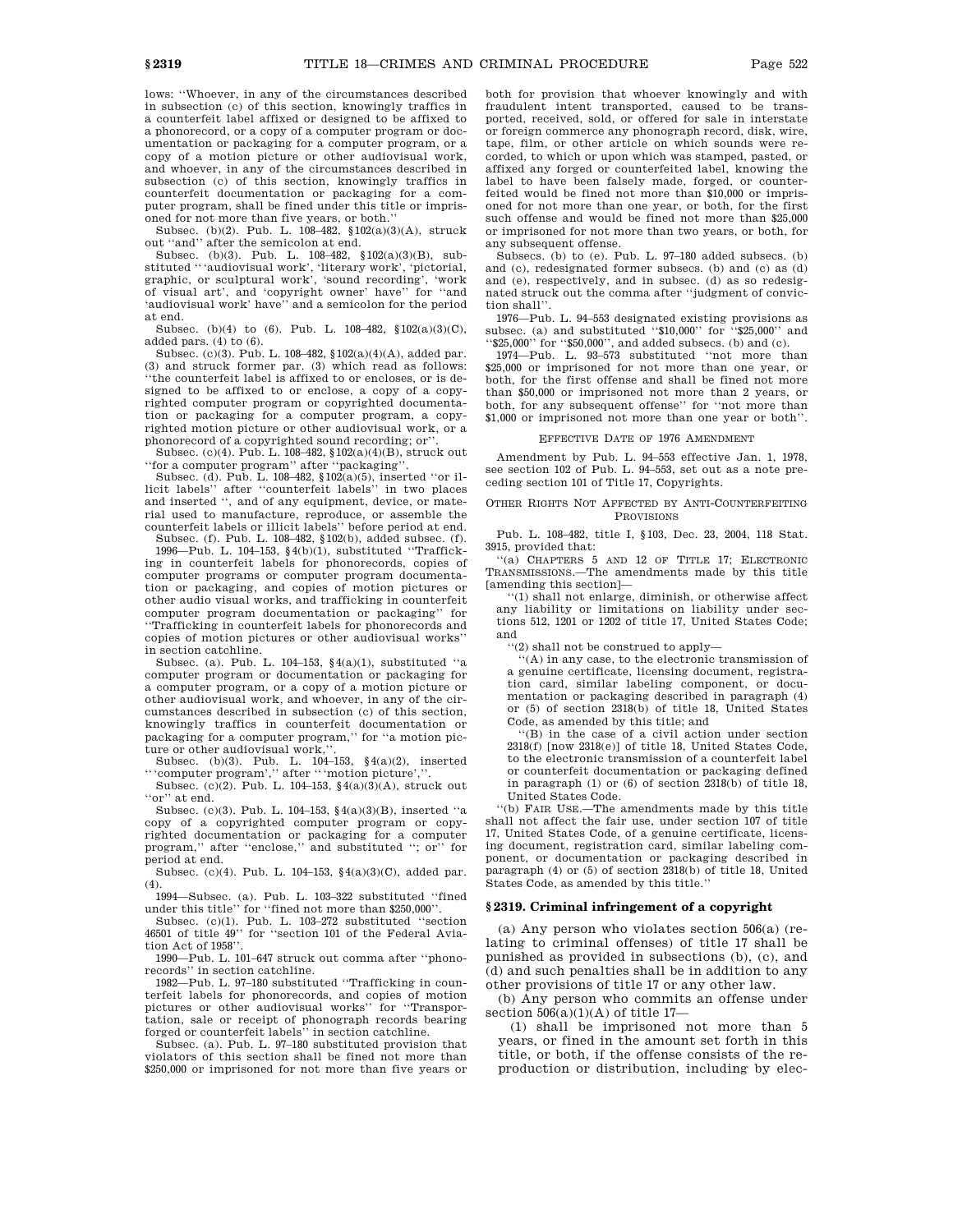tronic means, during any 180-day period, of at least 10 copies or phonorecords, of 1 or more copyrighted works, which have a total retail value of more than \$2,500;

(2) shall be imprisoned not more than 10 years, or fined in the amount set forth in this title, or both, if the offense is a felony and is a second or subsequent offense under subsection (a); and

(3) shall be imprisoned not more than 1 year, or fined in the amount set forth in this title, or both, in any other case.

(c) Any person who commits an offense under section  $506(a)(1)(B)$  of title 17-

(1) shall be imprisoned not more than 3 years, or fined in the amount set forth in this title, or both, if the offense consists of the reproduction or distribution of 10 or more copies or phonorecords of 1 or more copyrighted works, which have a total retail value of \$2,500 or more;

(2) shall be imprisoned not more than 6 years, or fined in the amount set forth in this title, or both, if the offense is a felony and is a second or subsequent offense under subsection (a); and

(3) shall be imprisoned not more than 1 year, or fined in the amount set forth in this title, or both, if the offense consists of the reproduction or distribution of 1 or more copies or phonorecords of 1 or more copyrighted works, which have a total retail value of more than \$1,000.

(d) Any person who commits an offense under section  $506(a)(1)(C)$  of title 17-

(1) shall be imprisoned not more than 3 years, fined under this title, or both;

(2) shall be imprisoned not more than 5 years, fined under this title, or both, if the offense was committed for purposes of commercial advantage or private financial gain;

(3) shall be imprisoned not more than 6 years, fined under this title, or both, if the offense is a felony and is a second or subsequent offense under subsection (a); and

(4) shall be imprisoned not more than 10 years, fined under this title, or both, if the offense is a felony and is a second or subsequent offense under paragraph (2).

(e)(1) During preparation of the presentence report pursuant to Rule 32(c) of the Federal Rules of Criminal Procedure, victims of the offense shall be permitted to submit, and the probation officer shall receive, a victim impact statement that identifies the victim of the offense and the extent and scope of the injury and loss suffered by the victim, including the estimated economic impact of the offense on that victim.

(2) Persons permitted to submit victim impact statements shall include—

(A) producers and sellers of legitimate works affected by conduct involved in the offense;

(B) holders of intellectual property rights in such works; and

(C) the legal representatives of such producers, sellers, and holders.

(f) As used in this section—

(1) the terms ''phonorecord'' and ''copies'' have, respectively, the meanings set forth in section 101 (relating to definitions) of title 17;

(2) the terms ''reproduction'' and ''distribution'' refer to the exclusive rights of a copyright owner under clauses (1) and (3) respectively of section 106 (relating to exclusive rights in copyrighted works), as limited by sections 107 through 122, of title 17;

(3) the term ''financial gain'' has the meaning given the term in section 101 of title 17; and

(4) the term ''work being prepared for commercial distribution'' has the meaning given the term in section 506(a) of title 17.

(Added Pub. L. 97–180, §3, May 24, 1982, 96 Stat. 92; amended Pub. L. 102–561, Oct. 28, 1992, 106 Stat. 4233; Pub. L. 105–80, §12(b)(2), Nov. 13, 1997, 111 Stat. 1536; Pub. L. 105–147, §2(d), Dec. 16, 1997, 111 Stat. 2678; Pub. L. 107–273, div. C, title III, §13211(a), Nov. 2, 2002, 116 Stat. 1910; Pub. L. 109–9, title I, §103(b), Apr. 27, 2005, 119 Stat. 220; Pub. L. 110–403, title II, §208, Oct. 13, 2008, 122 Stat. 4263.)

### REFERENCES IN TEXT

The Federal Rules of Criminal Procedure, referred to in subsec. (e)(1), are set out in the Appendix to this title.

#### AMENDMENTS

2008—Subsecs. (b)(2), (c)(2). Pub. L. 110–403, §208(1), (2), inserted ''is a felony and'' after ''the offense'' and substituted ''subsection (a)'' for ''paragraph (1)''.

Subsec. (d)(3). Pub. L. 110–403, §208(3), inserted ''is a felony and'' after ''the offense'' and ''under subsection (a)'' before the semicolon.

Subsec. (d)(4). Pub. L. 110–403, §208(4), inserted ''is a felony and'' after ''the offense''.

2005—Subsec. (a). Pub. L. 109–9, §103(b)(1), substituted ''Any person who'' for ''Whoever'' and '', (c), and (d)'' for ''and (c) of this section''.

Subsec. (b). Pub. L. 109–9, §103(b)(2), substituted ''section  $506(a)(1)(A)$ " for "section  $506(a)(1)$ " in introductory provisions.

Subsec. (c). Pub. L. 109–9, §103(b)(3), substituted ''section  $506(a)(1)(B)$  of title 17" for "section  $506(a)(2)$  of title 17, United States Code'' in introductory provisions.

Subsecs. (d), (e). Pub. L. 109–9, §103(b)(4), (5), added subsec. (d) and redesignated former subsec. (d) as (e). Former subsec. (e) redesignated (f).

Subsec. (f). Pub. L. 109–9, §103(b)(4), (6), redesignated subsec. (e) as (f) and added pars. (3) and (4).

2002—Subsec. (e)(2). Pub. L. 107–273 substituted ''107 through 122'' for ''107 through 120''.

1997—Subsec. (a). Pub. L. 105–147, §2(d)(1), substituted "subsections (b) and (c)" for "subsection (b)"

Subsec. (b). Pub. L. 105–147,  $\S2(d)(2)(A)$ , substituted "section  $506(a)(1)$  of title 17" for "subsection (a) of this section'' in introductory provisions.

Subsec. (b)(1). Pub. L. 105–147, §2(d)(2)(B), inserted ''including by electronic means,'' after ''if the offense consists of the reproduction or distribution,'' and substituted ''which have a total retail value of more than \$2,500" for "with a retail value of more than \$2,500"

Pub. L. 105–80, substituted ''at least 10 copies'' for ''at last 10 copies''.

Subsecs. (c) to (e). Pub. L. 105–147, §2(d)(3), added subsecs. (c) and (d) and redesignated former subsec. (c) as (e).

1992—Subsec. (b). Pub. L. 102–561, §1, amended subsec. (b) generally. Prior to amendment, subsec. (b) read as follows: ''Any person who commits an offense under subsection (a) of this section—

''(1) shall be fined not more than \$250,000 or imprisoned for not more than five years, or both, if the offense—

''(A) involves the reproduction or distribution, during any one-hundred-and-eighty-day period, of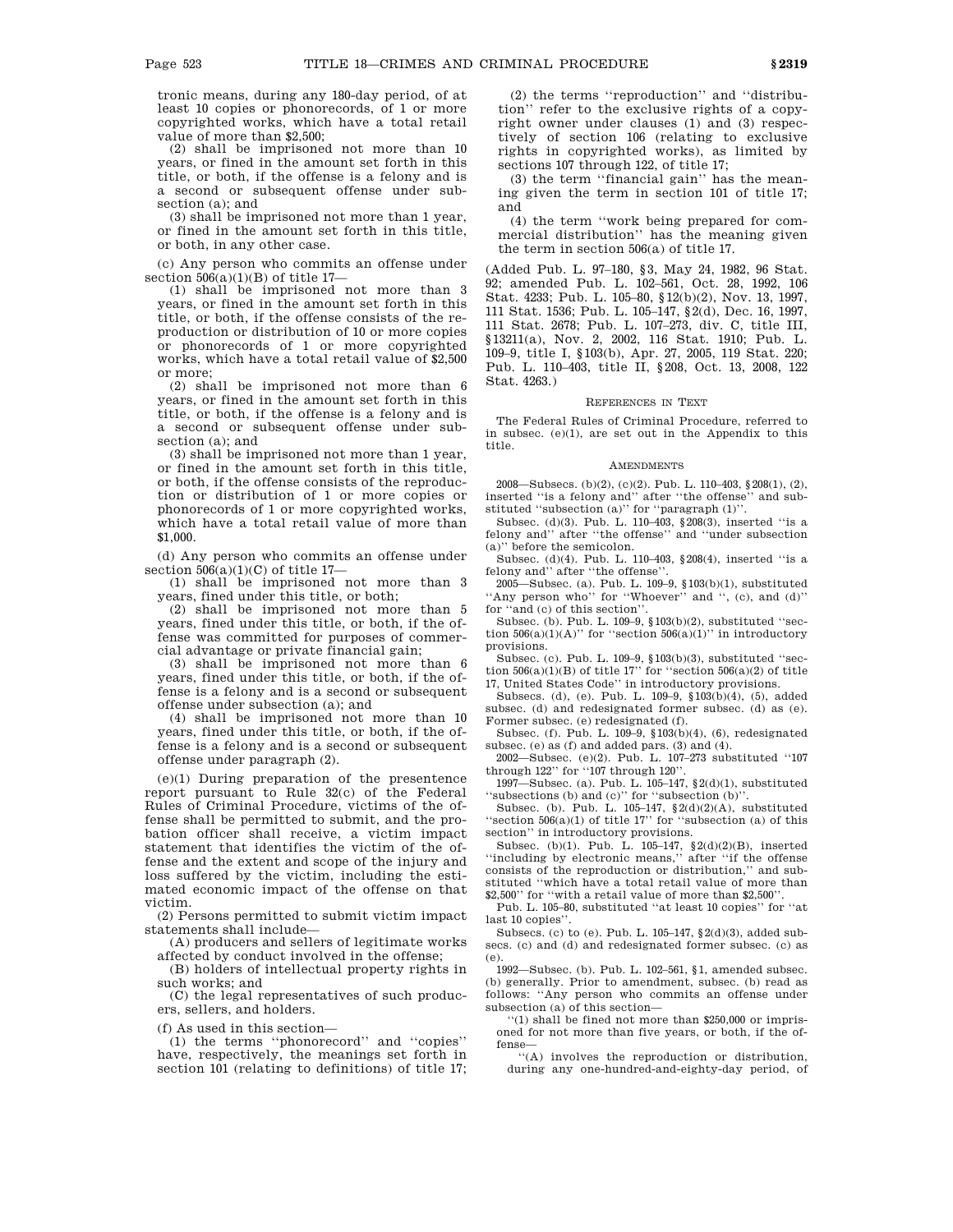at least one thousand phonorecords or copies infringing the copyright in one or more sound recordings;

 $f(B)$  involves the reproduction or distribution, during any one-hundred-and-eighty-day period, of at least sixty-five copies infringing the copyright in one or more motion pictures or other audiovisual works; or

''(C) is a second or subsequent offense under either of subsection  $(b)(1)$  or  $(b)(2)$  of this section, where a prior offense involved a sound recording, or a motion picture or other audiovisual work;

''(2) shall be fined not more than \$250,000 or imprisoned for not more than two years, or both, if the offense—

''(A) involves the reproduction or distribution, during any one-hundred-and-eighty-day period, of more than one hundred but less than one thousand phonorecords or copies infringing the copyright in one or more sound recordings; or

''(B) involves the reproduction or distribution, during any one-hundred-and-eighty-day period, of more than seven but less than sixty-five copies infringing the copyright in one or more motion pictures or other audiovisual works; and

'(3) shall be fined not more than \$25,000 or imprisoned for not more than one year, or both, in any other case.''

Subsec. (c). Pub. L. 102–561, §2, substituted '''phonorecord''' for '''sound recording', 'motion picture', 'audiovisual work', 'phonorecord','' in par. (1) and ''120'' for "118" in par. (2).

# **§ 2319A. Unauthorized fixation of and trafficking in sound recordings and music videos of live musical performances**

(a) OFFENSE.—Whoever, without the consent of the performer or performers involved, knowingly and for purposes of commercial advantage or private financial gain—

(1) fixes the sounds or sounds and images of a live musical performance in a copy or phonorecord, or reproduces copies or phonorecords of such a performance from an unauthorized fixation;

(2) transmits or otherwise communicates to the public the sounds or sounds and images of a live musical performance; or

(3) distributes or offers to distribute, sells or offers to sell, rents or offers to rent, or traffics in any copy or phonorecord fixed as described in paragraph (1), regardless of whether the fixations occurred in the United States;

shall be imprisoned for not more than 5 years or fined in the amount set forth in this title, or both, or if the offense is a second or subsequent. offense, shall be imprisoned for not more than 10 years or fined in the amount set forth in this title, or both.

(b) FORFEITURE AND DESTRUCTION OF PROP-ERTY; RESTITUTION.—Forfeiture, destruction, and restitution relating to this section shall be subject to section 2323, to the extent provided in that section, in addition to any other similar remedies provided by law.

(c) SEIZURE AND FORFEITURE.—If copies or phonorecords of sounds or sounds and images of a live musical performance are fixed outside of the United States without the consent of the performer or performers involved, such copies or phonorecords are subject to seizure and forfeiture in the United States in the same manner as property imported in violation of the customs laws. The Secretary of Homeland Security shall

issue regulations by which any performer may, upon payment of a specified fee, be entitled to notification by United States Customs and Border Protection of the importation of copies or phonorecords that appear to consist of unauthorized fixations of the sounds or sounds and images of a live musical performance.

(d) VICTIM IMPACT STATEMENT.—(1) During preparation of the presentence report pursuant to Rule 32(c) of the Federal Rules of Criminal Procedure, victims of the offense shall be permitted to submit, and the probation officer shall receive, a victim impact statement that identifies the victim of the offense and the extent and scope of the injury and loss suffered by the victim, including the estimated economic impact of the offense on that victim.

(2) Persons permitted to submit victim impact statements shall include—

(A) producers and sellers of legitimate works affected by conduct involved in the offense;

(B) holders of intellectual property rights in such works; and

(C) the legal representatives of such producers, sellers, and holders.

(e) DEFINITIONS.—As used in this section—

(1) the terms ''copy'', ''fixed'', ''musical work'', ''phonorecord'', ''reproduce'', ''sound recordings'', and ''transmit'' mean those terms within the meaning of title 17; and

(2) the term ''traffic'' has the same meaning as in section  $2320(\mathrm{e})^{\mathrm{1}}$  of this title.

(f) APPLICABILITY.—This section shall apply to any Act or Acts that occur on or after the date of the enactment of the Uruguay Round Agreements Act.

(Added Pub. L. 103–465, title V, §513(a), Dec. 8, 1994, 108 Stat. 4974; amended Pub. L. 105–147, §2(e), Dec. 16, 1997, 111 Stat. 2679; Pub. L. 109–181, §2(c)(1), Mar. 16, 2006, 120 Stat. 288; Pub. L. 110–403, title II, §203, Oct. 13, 2008, 122 Stat. 4261.)

# REFERENCES IN TEXT

The Federal Rules of Criminal Procedure, referred to in subsec. (d)(1), are set out in the Appendix to this title.

Section 2320 of this title, referred to in subsec. (e)(2), was amended generally by Pub. L. 112–81, div. A, title VIII, §818(h), Dec. 31, 2011, 125 Stat. 1497, and, as so amended, provisions similar to those formerly appearing in subsec. (e) are now contained in subsec. (f).

The date of the enactment of the Uruguay Round Agreements Act, referred to in subsec. (f), is the date of enactment of Pub. L. 103–465, which was approved Dec. 8, 1994.

### AMENDMENTS

2008—Subsec. (b). Pub. L. 110–403, §203(a), amended subsec. (b) generally. Prior to amendment, text read as follows: ''When a person is convicted of a violation of subsection (a), the court shall order the forfeiture and destruction of any copies or phonorecords created in violation thereof, as well as any plates, molds, matrices, masters, tapes, and film negatives by means of which such copies or phonorecords may be made. The court may also, in its discretion, order the forfeiture and destruction of any other equipment by means of which such copies or phonorecords may be reproduced, taking into account the nature, scope, and proportionality of the use of the equipment in the offense.''

<sup>1</sup>See References in Text note below.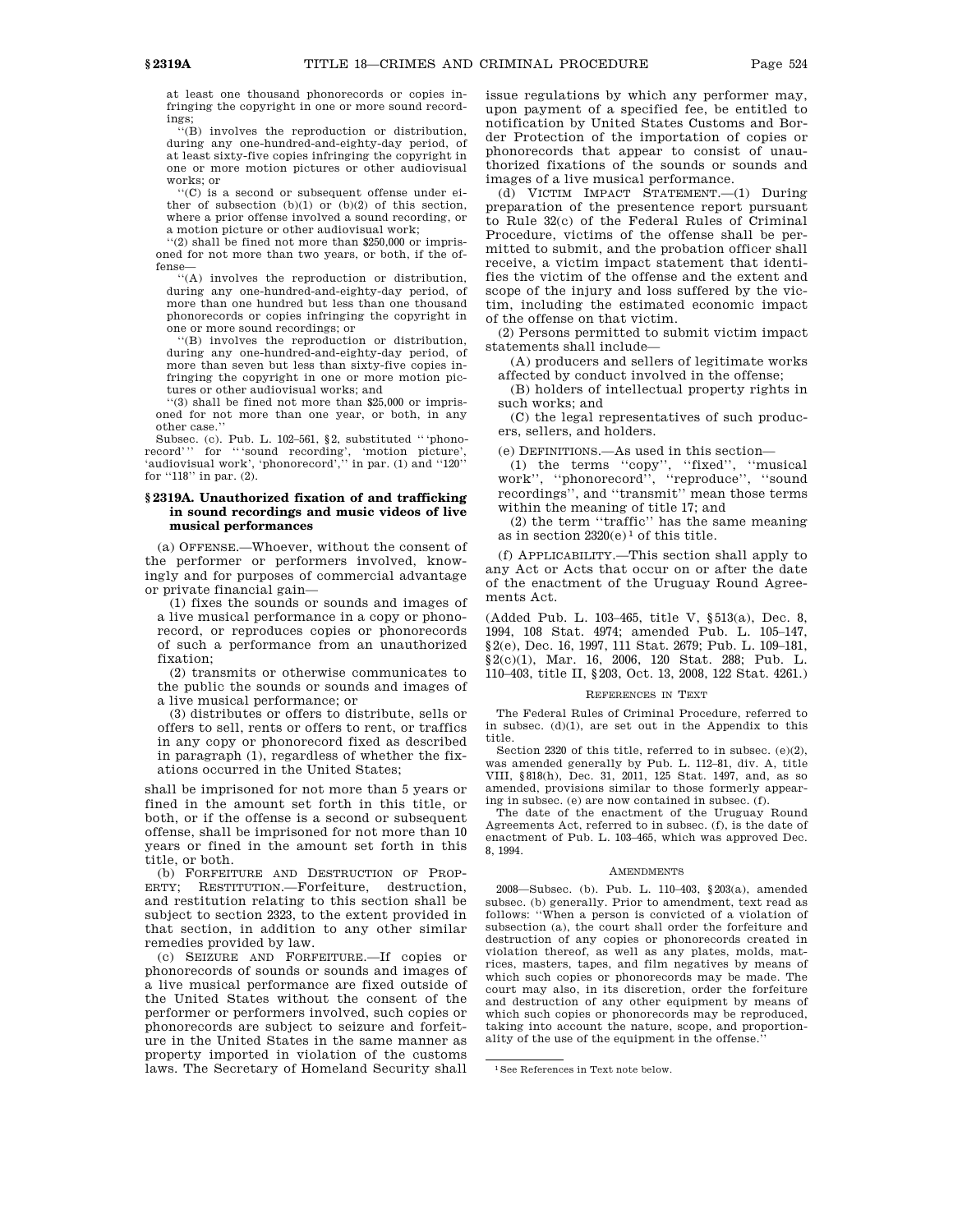Subsec. (c). Pub. L. 110–403, §203(b), substituted ''The Secretary of Homeland Security shall issue regulations by which any performer may, upon payment of a specified fee, be entitled to notification by United States Customs and Border Protection of the importation of copies or phonorecords that appear to consist of unauthorized fixations of the sounds or sounds and images of a live musical performance.'' for ''The Secretary of the Treasury shall, not later than 60 days after the date of the enactment of the Uruguay Round Agreements Act, issue regulations to carry out this subsection, including regulations by which any performer may, upon payment of a specified fee, be entitled to notification by the United States Customs Service of the importation of copies or phonorecords that appear to consist of unauthorized fixations of the sounds or sounds and im-

ages of a live musical performance.'' 2006—Subsec. (e)(2). Pub. L. 109–181 added par. (2) and struck out former par. (2) which read as follows: ''the term 'traffic in' means transport, transfer, or otherwise dispose of, to another, as consideration for anything of value, or make or obtain control of with intent to transport, transfer, or dispose of.''

1997—Subsecs. (d) to (f). Pub. L. 105–147 added subsec. (d) and redesignated former subsecs. (d) and (e) as (e) and (f), respectively.

#### TRANSFER OF FUNCTIONS

For transfer of functions, personnel, assets, and liabilities of the United States Customs Service of the Department of the Treasury, including functions of the Secretary of the Treasury relating thereto, to the Secretary of Homeland Security, and for treatment of related references, see sections 203(1), 551(d), 552(d), and 557 of Title 6, Domestic Security, and the Department of Homeland Security Reorganization Plan of November 25, 2002, as modified, set out as a note under section 542 of Title 6.

# **§ 2319B. Unauthorized recording of Motion pictures in a Motion picture exhibition facility**

(a) OFFENSE.—Any person who, without the authorization of the copyright owner, knowingly uses or attempts to use an audiovisual recording device to transmit or make a copy of a motion picture or other audiovisual work protected under title 17, or any part thereof, from a performance of such work in a motion picture exhibition facility, shall—

(1) be imprisoned for not more than 3 years, fined under this title, or both; or

(2) if the offense is a second or subsequent offense, be imprisoned for no more than 6 years, fined under this title, or both.

The possession by a person of an audiovisual recording device in a motion picture exhibition facility may be considered as evidence in any proceeding to determine whether that person committed an offense under this subsection, but shall not, by itself, be sufficient to support a conviction of that person for such offense.

(b) FORFEITURE AND DESTRUCTION OF PROP-ERTY; RESTITUTION.—Forfeiture, destruction, and restitution relating to this section shall be subject to section 2323, to the extent provided in that section, in addition to any other similar remedies provided by law.

(c) AUTHORIZED ACTIVITIES.—This section does not prevent any lawfully authorized investigative, protective, or intelligence activity by an officer, agent, or employee of the United States, a State, or a political subdivision of a State, or by a person acting under a contract with the United States, a State, or a political subdivision of a State.

(d) IMMUNITY FOR THEATERS.—With reasonable cause, the owner or lessee of a motion picture exhibition facility where a motion picture or other audiovisual work is being exhibited, the authorized agent or employee of such owner or lessee, the licensor of the motion picture or other audiovisual work being exhibited, or the agent or employee of such licensor—

(1) may detain, in a reasonable manner and for a reasonable time, any person suspected of a violation of this section with respect to that motion picture or audiovisual work for the purpose of questioning or summoning a law enforcement officer; and

(2) shall not be held liable in any civil or criminal action arising out of a detention under paragraph (1).

# (e) VICTIM IMPACT STATEMENT.—

(1) IN GENERAL.—During the preparation of the presentence report under rule 32(c) of the Federal Rules of Criminal Procedure, victims of an offense under this section shall be permitted to submit to the probation officer a victim impact statement that identifies the victim of the offense and the extent and scope of the injury and loss suffered by the victim, including the estimated economic impact of the offense on that victim.

(2) CONTENTS.—A victim impact statement submitted under this subsection shall include—

(A) producers and sellers of legitimate works affected by conduct involved in the offense;

(B) holders of intellectual property rights in the works described in subparagraph (A); and

(C) the legal representatives of such producers, sellers, and holders.

(f) STATE LAW NOT PREEMPTED.—Nothing in this section may be construed to annul or limit any rights or remedies under the laws of any State.

(g) DEFINITIONS.—In this section, the following definitions shall apply:

(1) TITLE 17 DEFINITIONS.—The terms ''audiovisual work'', ''copy'', ''copyright owner'', ''motion picture'', ''motion picture exhibition facility", and "transmit" have, respectively, the meanings given those terms in section 101 of title 17.

(2) AUDIOVISUAL RECORDING DEVICE.—The term ''audiovisual recording device'' means a digital or analog photographic or video camera, or any other technology or device capable of enabling the recording or transmission of a copyrighted motion picture or other audiovisual work, or any part thereof, regardless of whether audiovisual recording is the sole or primary purpose of the device.

(Added Pub. L. 109–9, title I, §102(a), Apr. 27, 2005, 119 Stat. 218; amended Pub. L. 110–403, title II, §204, Oct. 13, 2008, 122 Stat. 4261.)

### REFERENCES IN TEXT

The Federal Rules of Criminal Procedure, referred to in subsec.  $(e)(1)$ , are set out in the Appendix to this title.

### AMENDMENTS

2008—Subsec. (b). Pub. L. 110–403 amended subsec. (b) generally. Prior to amendment, text read as follows: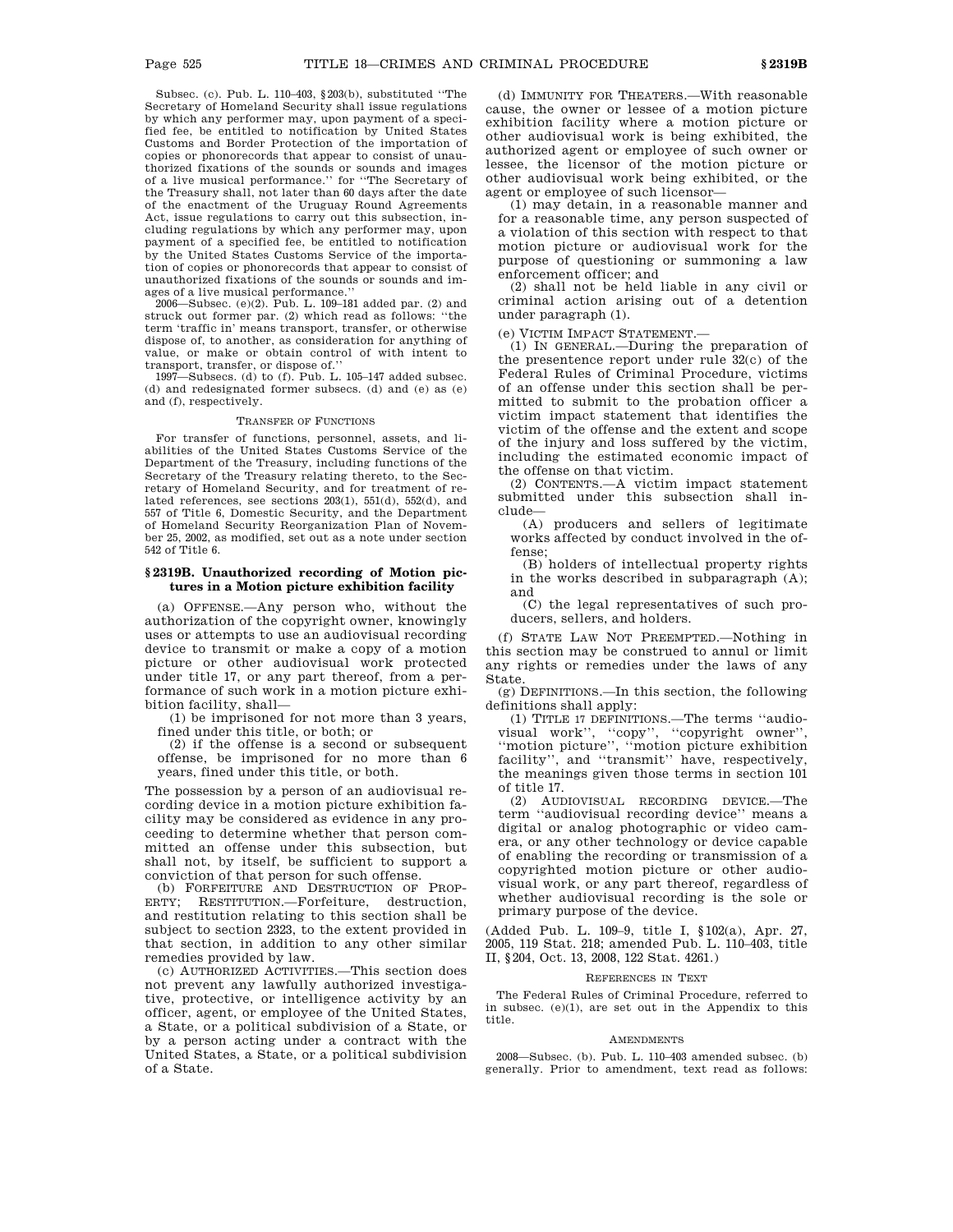''When a person is convicted of a violation of subsection (a), the court in its judgment of conviction shall, in addition to any penalty provided, order the forfeiture and destruction or other disposition of all unauthorized copies of motion pictures or other audiovisual works protected under title 17, or parts thereof, and any audiovisual recording devices or other equipment used in connection with the offense.''

# **§ 2320. Trafficking in counterfeit goods or services**

(a) OFFENSES.—Whoever intentionally—

(1) traffics in goods or services and knowingly uses a counterfeit mark on or in connection with such goods or services,

(2) traffics in labels, patches, stickers, wrappers, badges, emblems, medallions, charms, boxes, containers, cans, cases, hangtags, documentation, or packaging of any type or nature, knowing that a counterfeit mark has been applied thereto, the use of which is likely to cause confusion, to cause mistake, or to deceive, or

(3) traffics in goods or services knowing that such good or service is a counterfeit military good or service the use, malfunction, or failure of which is likely to cause serious bodily injury or death, the disclosure of classified information, impairment of combat operations, or other significant harm to a combat operation, a member of the Armed Forces, or to national security,

or attempts or conspires to violate any of paragraphs (1) through (3) shall be punished as provided in subsection (b).

(b) PENALTIES.—

(1) IN GENERAL.—Whoever commits an offense under subsection (a)—

(A) if an individual, shall be fined not more than \$2,000,000 or imprisoned not more than 10 years, or both, and, if a person other than an individual, shall be fined not more than \$5,000,000; and

(B) for a second or subsequent offense under subsection (a), if an individual, shall be fined not more than \$5,000,000 or imprisoned not more than 20 years, or both, and if other than an individual, shall be fined not more than \$15,000,000.

(2) SERIOUS BODILY INJURY OR DEATH.—

(A) SERIOUS BODILY INJURY.—Whoever knowingly or recklessly causes or attempts to cause serious bodily injury from conduct in violation of subsection (a), if an individual, shall be fined not more than \$5,000,000 or imprisoned for not more than 20 years, or both, and if other than an individual, shall be fined not more than \$15,000,000.

(B) DEATH.—Whoever knowingly or recklessly causes or attempts to cause death from conduct in violation of subsection (a), if an individual, shall be fined not more than \$5,000,000 or imprisoned for any term of years or for life, or both, and if other than an individual, shall be fined not more than \$15,000,000.

(3) COUNTERFEIT MILITARY GOODS OR SERV-ICES.—Whoever commits an offense under subsection (a) involving a counterfeit military good or service—

(A) if an individual, shall be fined not more than \$5,000,000, imprisoned not more than 20 years, or both, and if other than an individual, be fined not more than \$15,000,000; and

(B) for a second or subsequent offense, if an individual, shall be fined not more than \$15,000,000, imprisoned not more than 30 years, or both, and if other than an individual, shall be fined not more than \$30,000,000.

(c) FORFEITURE AND DESTRUCTION OF PROP-ERTY; RESTITUTION.—Forfeiture, destruction, and restitution relating to this section shall be subject to section 2323, to the extent provided in that section, in addition to any other similar remedies provided by law.

(d) DEFENSES.—All defenses, affirmative defenses, and limitations on remedies that would be applicable in an action under the Lanham Act shall be applicable in a prosecution under this section. In a prosecution under this section, the defendant shall have the burden of proof, by a preponderance of the evidence, of any such affirmative defense.

(e) PRESENTENCE REPORT.—(1) During preparation of the presentence report pursuant to Rule 32(c) of the Federal Rules of Criminal Procedure, victims of the offense shall be permitted to submit, and the probation officer shall receive, a victim impact statement that identifies the victim of the offense and the extent and scope of the injury and loss suffered by the victim, including the estimated economic impact of the offense on that victim.

(2) Persons permitted to submit victim impact statements shall include—

(A) producers and sellers of legitimate goods or services affected by conduct involved in the offense;

(B) holders of intellectual property rights in such goods or services; and

(C) the legal representatives of such producers, sellers, and holders.

(f) DEFINITIONS.—For the purposes of this section—

(1) the term ''counterfeit mark'' means—

(A) a spurious mark—

(i) that is used in connection with trafficking in any goods, services, labels, patches, stickers, wrappers, badges, emblems, medallions, charms, boxes, containers, cans, cases, hangtags, documentation, or packaging of any type or nature;

(ii) that is identical with, or substantially indistinguishable from, a mark registered on the principal register in the United States Patent and Trademark Office and in use, whether or not the defendant knew such mark was so registered;

(iii) that is applied to or used in connection with the goods or services for which the mark is registered with the United States Patent and Trademark Office, or is applied to or consists of a label, patch, sticker, wrapper, badge, emblem, medallion, charm, box, container, can, case, hangtag, documentation, or packaging of any type or nature that is designed, marketed, or otherwise intended to be used on or in connection with the goods or services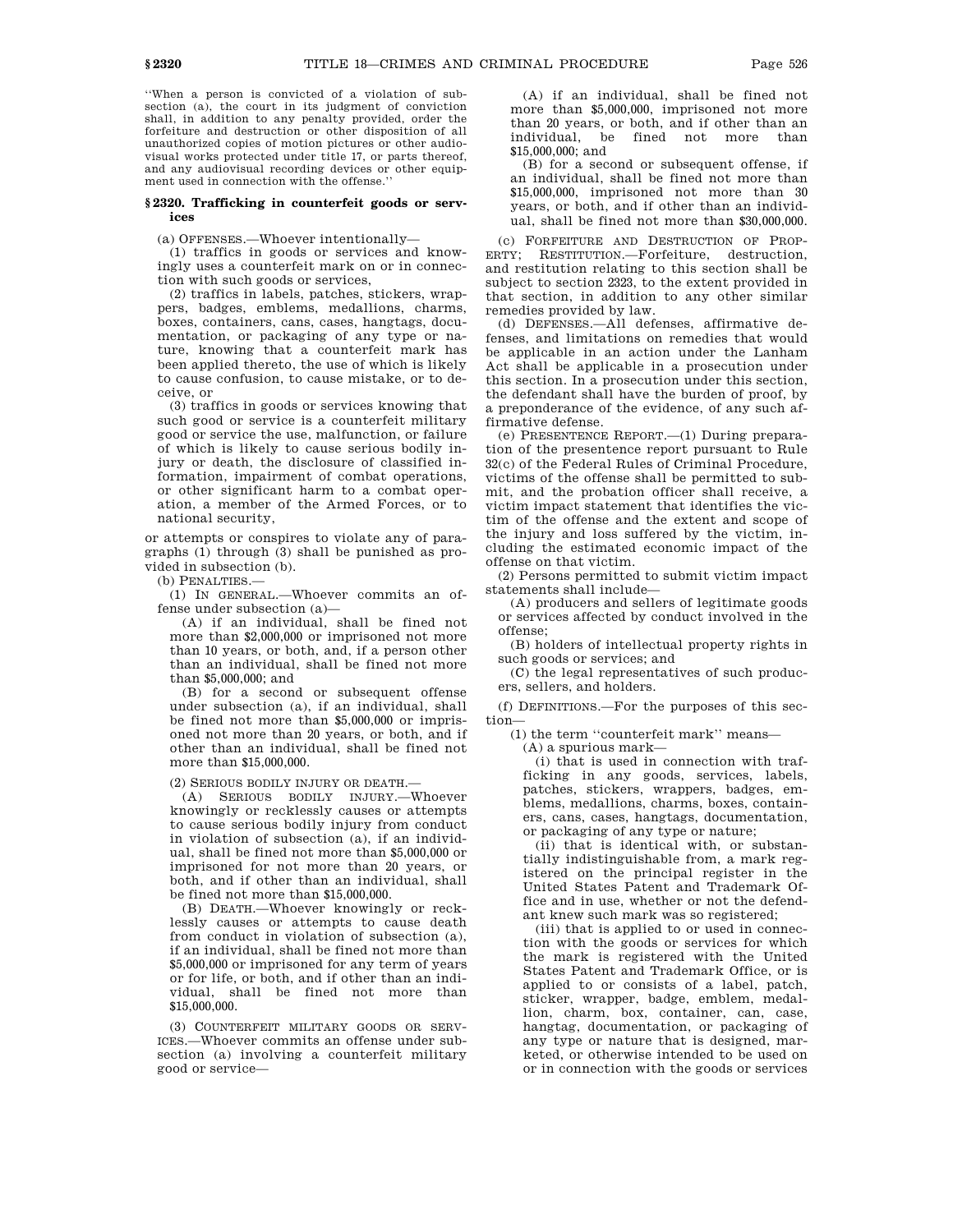for which the mark is registered in the United States Patent and Trademark Office; and

(iv) the use of which is likely to cause confusion, to cause mistake, or to deceive; or

(B) a spurious designation that is identical with, or substantially indistinguishable from, a designation as to which the remedies of the Lanham Act are made available by reason of section 220506 of title 36;

but such term does not include any mark or designation used in connection with goods or services, or a mark or designation applied to labels, patches, stickers, wrappers, badges, emblems, medallions, charms, boxes, containers, cans, cases, hangtags, documentation, or packaging of any type or nature used in connection with such goods or services, of which the manufacturer or producer was, at the time of the manufacture or production in question, authorized to use the mark or designation for the type of goods or services so manufactured or produced, by the holder of the right to use such mark or designation;

(2) the term ''financial gain'' includes the receipt, or expected receipt, of anything of value;

(3) the term ''Lanham Act'' means the Act entitled ''An Act to provide for the registration and protection of trademarks used in commerce, to carry out the provisions of certain international conventions, and for other purposes'', approved July 5, 1946 (15 U.S.C. 1051 et seq.);

(4) the term ''counterfeit military good or service'' means a good or service that uses a counterfeit mark on or in connection with such good or service and that—

(A) is falsely identified or labeled as meeting military specifications, or

(B) is intended for use in a military or national security application; and

(5) the term ''traffic'' means to transport, transfer, or otherwise dispose of, to another, for purposes of commercial advantage or private financial gain, or to make, import, export, obtain control of, or possess, with intent to so transport, transfer, or otherwise dispose of.

(g) LIMITATION ON CAUSE OF ACTION.—Nothing in this section shall entitle the United States to bring a criminal cause of action under this section for the repackaging of genuine goods or services not intended to deceive or confuse.

(h) REPORT TO CONGRESS.—(1) Beginning with the first year after the date of enactment of this subsection, the Attorney General shall include in the report of the Attorney General to Congress on the business of the Department of Justice prepared pursuant to section 522 of title 28, an accounting, on a district by district basis, of the following with respect to all actions taken by the Department of Justice that involve trafficking in counterfeit labels for phonorecords, copies of computer programs or computer program documentation or packaging, copies of motion pictures or other audiovisual works (as defined in section 2318 of this title), criminal infringement of copyrights (as defined in section 2319 of this title), unauthorized fixation of and trafficking in sound recordings and music videos of live musical performances (as defined in section 2319A of this title), or trafficking in goods or services bearing counterfeit marks (as defined in section 2320 of this title):

(A) The number of open investigations.

(B) The number of cases referred by the United States Customs Service.

(C) The number of cases referred by other agencies or sources.

(D) The number and outcome, including settlements, sentences, recoveries, and penalties, of all prosecutions brought under sections 2318, 2319, 2319A, and 2320 of title 18.

 $(2)(A)$  The report under paragraph  $(1)$ , with respect to criminal infringement of copyright, shall include the following:

(i) The number of infringement cases in these categories: audiovisual (videos and films); audio (sound recordings); literary works (books and musical compositions); computer programs; video games; and, others.

(ii) The number of online infringement cases.

(iii) The number and dollar amounts of fines assessed in specific categories of dollar amounts. These categories shall be: no fines ordered; fines under \$500; fines from \$500 to \$1,000; fines from \$1,000 to \$5,000; fines from \$5,000 to \$10,000; and fines over \$10,000.

(iv) The total amount of restitution ordered in all copyright infringement cases.

(B) In this paragraph, the term ''online infringement cases'' as used in paragraph (2) means those cases where the infringer—

(i) advertised or publicized the infringing work on the Internet; or

(ii) made the infringing work available on the Internet for download, reproduction, performance, or distribution by other persons.

(C) The information required under subparagraph (A) shall be submitted in the report required in fiscal year 2005 and thereafter.

(i) TRANSSHIPMENT AND EXPORTATION.—No goods or services, the trafficking in of which is prohibited by this section, shall be transshipped through or exported from the United States. Any such transshipment or exportation shall be deemed a violation of section 42 of an Act to provide for the registration of trademarks used in commerce, to carry out the provisions of certain international conventions, and for other purposes, approved July 5, 1946 (commonly referred to as the ''Trademark Act of 1946'' or the ''Lanham Act'').

(Added Pub. L. 98–473, title II, §1502(a), Oct. 12, 1984, 98 Stat. 2178; amended Pub. L. 103–322, title XXXII, §320104(a), title XXXIII, §330016(1)(U), Sept. 13, 1994, 108 Stat. 2110, 2148; Pub. L. 104–153, §5, July 2, 1996, 110 Stat. 1387; Pub. L. 105–147, §2(f), Dec. 16, 1997, 111 Stat. 2679; Pub. L. 105–225, §4(b), Aug. 12, 1998, 112 Stat. 1499; Pub. L. 105–354, §2(c)(1), Nov. 3, 1998, 112 Stat. 3244; Pub. L. 107–140, §1, Feb. 8, 2002, 116 Stat. 12; Pub. L. 107–273, div. A, title II, §205(e), Nov. 2, 2002, 116 Stat. 1778; Pub. L. 109–181, §§1(b), 2(b), Mar. 16, 2006, 120 Stat. 285, 288; Pub. L. 110–403, title II,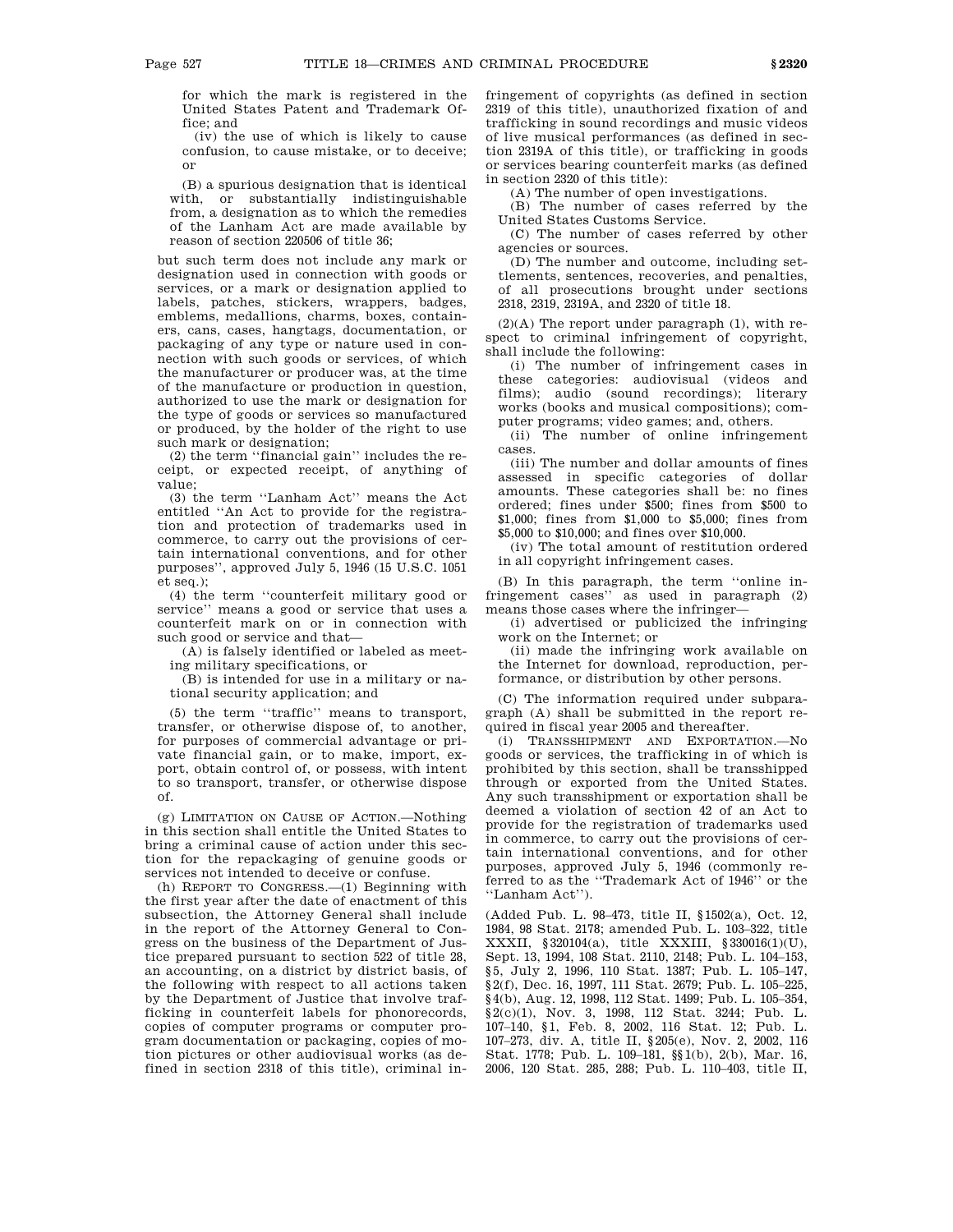§205, Oct. 13, 2008, 122 Stat. 4261; Pub. L. 112–81, div. A, title VIII, §818(h), Dec. 31, 2011, 125 Stat. 1497.)

# REFERENCES IN TEXT

The Lanham Act, referred to in subsecs.  $(d)$ ,  $(f)(1)(B)$ , (3), and (i), also known as the Trademark Act of 1946, is act July 5, 1946, ch. 540, 60 Stat. 427, which is classified generally to chapter 22 (§1051 et seq.) of Title 15, Commerce and Trade. For complete classification of this Act to the Code, see Short Title note set out under section 1051 of Title 15 and Tables.

The Federal Rules of Criminal Procedure, referred to in subsec. (e)(1), are set out in the Appendix to this title.

The date of enactment of this subsection, referred to in subsec. (h)(1), is the date of enactment of Pub. L. 112–81, which was approved Dec. 31, 2011.

#### **CODIFICATION**

Another section 2320 was renumbered section 2321 of this title.

#### AMENDMENTS

2011—Pub. L. 112–81 amended section generally, adding provisions relating to counterfeit military goods and services.

2008—Subsec. (a). Pub. L. 110–403, §205(a)(1), inserted subsec. heading, designated existing provisions as par. (1) and inserted par. heading, substituted ''Whoever;'' for ''Whoever'', realigned margin, and added par. (2).

Subsec. (b). Pub. L. 110–403, §205(b), amended subsec. (b) generally. Prior to amendment, subsec. (b) related to property subject to forfeiture, forfeiture procedures, and restitution.

Subsec. (h). Pub. L. 110–403, §205(a)(2), added subsec. (h).

2006—Subsec. (a). Pub. L. 109–181, §1(b)(1), inserted '', or intentionally traffics or attempts to traffic in labels, patches, stickers, wrappers, badges, emblems, medallions, charms, boxes, containers, cans, cases, hangtags, documentation, or packaging of any type or nature, knowing that a counterfeit mark has been applied thereto, the use of which is likely to cause confusion, to cause mistake, or to deceive,'' after ''such goods or services''.

Subsec. (b). Pub. L. 109–181, §1(b)(2), amended subsec. (b) generally. Prior to amendment, subsec. (b) read as follows: ''Upon a determination by a preponderance of the evidence that any articles in the possession of a defendant in a prosecution under this section bear counterfeit marks, the United States may obtain an order for the destruction of such articles.''

Subsec. (e)(1). Pub. L. 109–181, §1(b)(3)(B), amended concluding provisions generally. Prior to amendment, concluding provisions read as follows: ''but such term does not include any mark or designation used in connection with goods or services of which the manufacturer or producer was, at the time of the manufacture or production in question authorized to use the mark or designation for the type of goods or services so manufactured or produced, by the holder of the right to use such mark or designation;"

Subsec. (e)(1)(A). Pub. L. 109–181, §1(b)(3)(A), added subpar. (A) and struck out former subpar. (A) which read as follows: ''a spurious mark—

''(i) that is used in connection with trafficking in goods or services;

''(ii) that is identical with, or substantially indistinguishable from, a mark registered for those goods or services on the principal register in the United States Patent and Trademark Office and in use, whether or not the defendant knew such mark was so registered; and

 $\tilde{f}$ <sup>(iii)</sup> the use of which is likely to cause confusion, to cause mistake, or to deceive; or''.

Subsec. (e)(2). Pub. L. 109–181, §2(b)(1), added par. (2) and struck out former par. (2) which read as follows: ''the term 'traffic' means transport, transfer, or otherwise dispose of, to another, as consideration for anything of value, or make or obtain control of with intent so to transport, transfer, or dispose of; and'

Subsec. (e)(3), (4). Pub. L. 109-181, §2(b)(2), (3), added par. (3) and redesignated former par. (3) as (4).

Subsecs. (f), (g). Pub. L. 109–181, §1(b)(4), added subsec. (f) and redesignated former subsec. (f) as (g).

2002—Subsec. (e)(1)(B). Pub. L. 107–140 substituted ''section 220506 of title 36'' for ''section 220706 of title  $36'$ 

Subsec. (f). Pub. L. 107–273, §205(e), designated existing provisions as par. (1), substituted ''this title'' for ''title 18'' wherever appearing, redesignated former pars. (1) to (4) as subpars. (A) to (D), respectively, of par. (1), and added par. (2).

1998—Subsec. (e)(1)(B). Pub. L. 105–225, §4(b)(1), as amended by Pub. L. 105–354, §2(c)(1), substituted ''section 220706 of title 36'' for ''section 110 of the Olympic Charter Act''.

Subsec. (e)(2). Pub. L. 105–225, §4(b)(2), as amended by Pub. L. 105–354, §2(c)(1), inserted ''and'' after semicolon at end.

Subsec. (e)(3). Pub. L. 105–225, §4(b)(3), as amended by Pub. L. 105–354, §2(c)(1), substituted a period for ''; and'' at end.

Subsec. (e)(4). Pub. L. 105–225,  $\S(4(b)(4))$ , as amended by Pub. L. 105–354, §2(c)(1), struck out par. (4) which read as follows: ''the term 'Olympic Charter Act' means the Act entitled 'An Act to incorporate the United States Olympic Association', approved September 21, 1950 (36 U.S.C. 371 et seq.).''

1997—Subsecs. (d) to (f). Pub. L. 105–147 added subsec. (d) and redesignated former subsecs. (d) and (e) as (e) and (f), respectively.

1996—Subsec. (e). Pub. L. 104–153 added subsec. (e).

1994—Pub. L. 103–322, §330016(1)(U), which directed the amendment of this section by striking ''not more than \$250,000'' and inserting ''under this title'', could not be executed because the phrase ''not more than \$250,000'' did not appear in text subsequent to amendment of subsec. (a) by Pub. L. 103–322, §320104(a). See below.

Subsec. (a). Pub. L. 103–322, §320104(a), in first sentence, substituted ''\$2,000,000 or imprisoned not more than 10 years'' for ''\$250,000 or imprisoned not more than five years'' and ''\$5,000,000'' for ''\$1,000,000'', and in second sentence, substituted ''\$5,000,000 or imprisoned not more than 20 years'' for ''\$1,000,000 or imprisoned not more than fifteen years'' and ''\$15,000,000'' for ''\$5,000,000''.

#### EFFECTIVE DATE OF 1998 AMENDMENT

Pub. L. 105–354, §2(c), Nov. 3, 1998, 112 Stat. 3244, provided that the amendment made by section 2(c) is effective Aug. 12, 1998.

#### TRANSFER OF FUNCTIONS

For transfer of functions, personnel, assets, and liabilities of the United States Customs Service of the Department of the Treasury, including functions of the Secretary of the Treasury relating thereto, to the Secretary of Homeland Security, and for treatment of related references, see sections 203(1), 551(d), 552(d), and 557 of Title 6, Domestic Security, and the Department of Homeland Security Reorganization Plan of November 25, 2002, as modified, set out as a note under section 542 of Title 6.

#### FINDINGS

Pub. L. 109–181, §1(a)(2), Mar. 16, 2006, 120 Stat. 285, provided that: ''The Congress finds that—

''(A) the United States economy is losing millions of dollars in tax revenue and tens of thousands of jobs because of the manufacture, distribution, and sale of counterfeit goods;

''(B) the Bureau of Customs and Border Protection estimates that counterfeiting costs the United States \$200 billion annually;

''(C) counterfeit automobile parts, including brake pads, cost the auto industry alone billions of dollars in lost sales each year;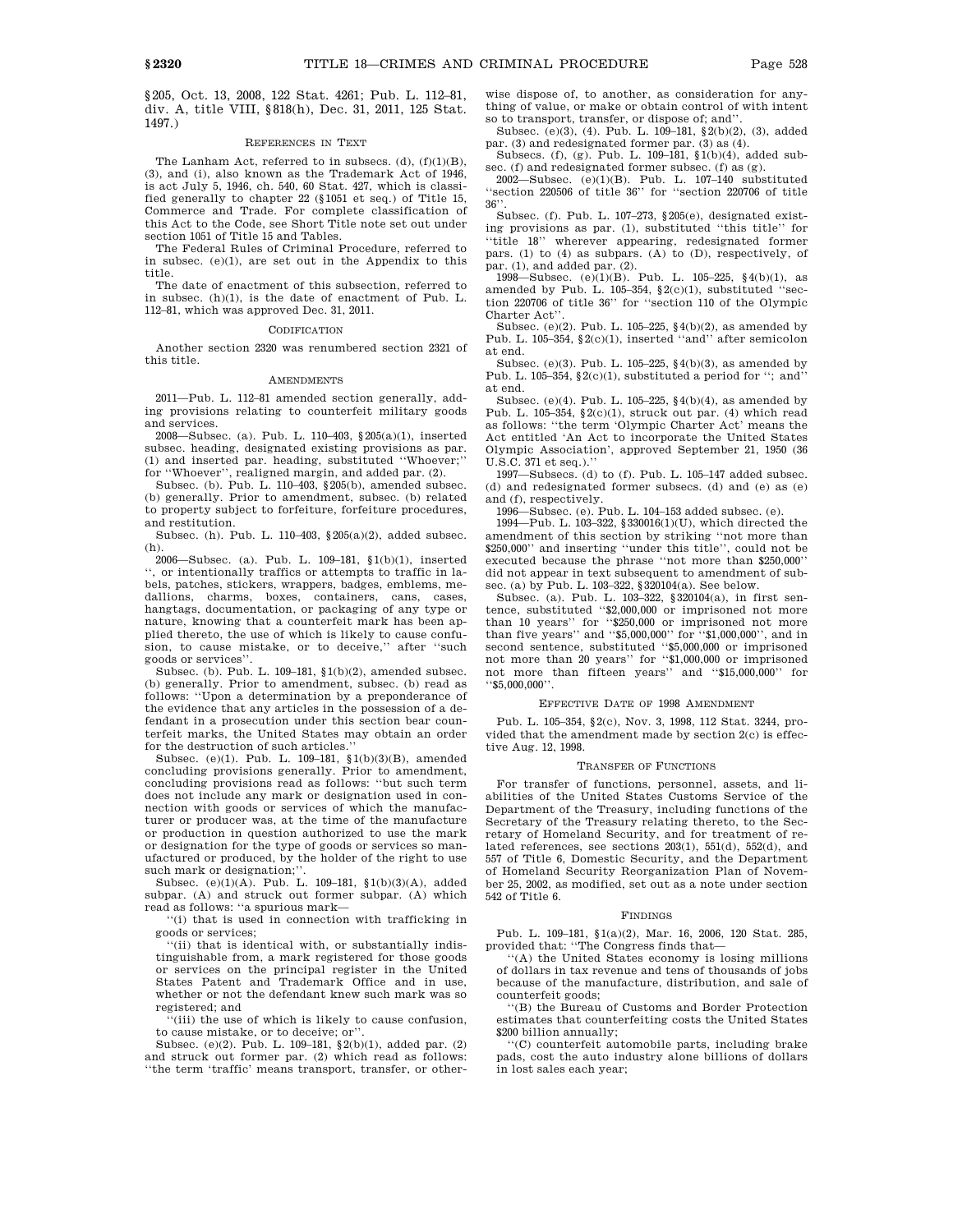''(D) counterfeit products have invaded numerous industries, including those producing auto parts, electrical appliances, medicines, tools, toys, office equipment, clothing, and many other products;

''(E) ties have been established between counterfeiting and terrorist organizations that use the sale of counterfeit goods to raise and launder money;

'(F) ongoing counterfeiting of manufactured goods poses a widespread threat to public health and safety; and

''(G) strong domestic criminal remedies against counterfeiting will permit the United States to seek stronger anticounterfeiting provisions in bilateral and international agreements with trading partners.''

# **§ 2321. Trafficking in certain motor vehicles or motor vehicle parts**

(a) Whoever buys, receives, possesses, or obtains control of, with intent to sell or otherwise dispose of, a motor vehicle or motor vehicle part, knowing that an identification number for such motor vehicle or part has been removed, obliterated, tampered with, or altered, shall be fined under this title or imprisoned not more than ten years, or both.

(b) Subsection (a) does not apply if the removal, obliteration, tampering, or alteration—

(1) is caused by collision or fire; or

(2) is not a violation of section 511 of this title.

(c) As used in this section, the terms ''identification number'' and ''motor vehicle'' have the meaning given those terms in section 511 of this title.

(Added Pub. L. 98–547, title II, §204(a), Oct. 25, 1984, 98 Stat. 2770, §2320; renumbered §2321, Pub. L. 99–646, §42(a), Nov. 10, 1986, 100 Stat. 3601; amended Pub. L. 103–322, title XXXIII, §330016(1)(N), Sept. 13, 1994, 108 Stat. 2148.)

### **AMENDMENTS**

1994—Subsec. (a). Pub. L. 103–322 substituted ''fined under this title'' for ''fined not more than \$20,000''.

# **§ 2322. Chop shops**

(a) IN GENERAL.—

(1) UNLAWFUL ACTION.—Any person who knowingly owns, operates, maintains, or controls a chop shop or conducts operations in a chop shop shall be punished by a fine under this title or by imprisonment for not more than 15 years, or both. If a conviction of a person under this paragraph is for a violation committed after the first conviction of such person under this paragraph, the maximum punishment shall be doubled with respect to any fine and imprisonment.

(2) INJUNCTIONS.—The Attorney General shall, as appropriate, in the case of any person who violates paragraph (1), commence a civil action for permanent or temporary injunction to restrain such violation.

(b) DEFINITION.—For purposes of this section, the term ''chop shop'' means any building, lot, facility, or other structure or premise where one or more persons engage in receiving, concealing, destroying, disassembling, dismantling, reassembling, or storing any passenger motor vehicle or passenger motor vehicle part which has been unlawfully obtained in order to alter, counterfeit, deface, destroy, disguise, falsify, forge, obliterate, or remove the identity, including the vehicle identification number or derivative thereof, of such vehicle or vehicle part and to distribute, sell, or dispose of such vehicle or vehicle part in interstate or foreign commerce.

(Added Pub. L. 102–519, title I, §105(a), Oct. 25, 1992, 106 Stat. 3385.)

# **§ 2323. Forfeiture, destruction, and restitution**

(a) CIVIL FORFEITURE.—

(1) PROPERTY SUBJECT TO FORFEITURE.—The following property is subject to forfeiture to the United States Government:

(A) Any article, the making or trafficking of which is, prohibited under section 506 of title 17, or section 2318, 2319, 2319A, 2319B, or 2320, or chapter 90, of this title.

(B) Any property used, or intended to be used, in any manner or part to commit or facilitate the commission of an offense referred to in subparagraph (A).

(C) Any property constituting or derived from any proceeds obtained directly or indirectly as a result of the commission of an offense referred to in subparagraph (A).

(2) PROCEDURES.—The provisions of chapter 46 relating to civil forfeitures shall extend to any seizure or civil forfeiture under this section. For seizures made under this section, the court shall enter an appropriate protective order with respect to discovery and use of any records or information that has been seized. The protective order shall provide for appropriate procedures to ensure that confidential, private, proprietary, or privileged information contained in such records is not improperly disclosed or used. At the conclusion of the forfeiture proceedings, unless otherwise requested by an agency of the United States, the court shall order that any property forfeited under paragraph (1) be destroyed, or otherwise disposed of according to law.

(b) CRIMINAL FORFEITURE.—

(1) PROPERTY SUBJECT TO FORFEITURE.—The court, in imposing sentence on a person convicted of an offense under section 506 of title 17, or section 2318, 2319, 2319A, 2319B, or 2320, or chapter 90, of this title, shall order, in addition to any other sentence imposed, that the person forfeit to the United States Government any property subject to forfeiture under subsection (a) for that offense.

(2) PROCEDURES.—

(A) IN GENERAL.—The forfeiture of property under paragraph (1), including any seizure and disposition of the property and any related judicial or administrative proceeding, shall be governed by the procedures set forth in section 413 of the Comprehensive Drug Abuse Prevention and Control Act of 1970 (21 U.S.C. 853), other than subsection (d) of that section.

(B) DESTRUCTION.—At the conclusion of the forfeiture proceedings, the court, unless otherwise requested by an agency of the United States shall order that any—

(i) forfeited article or component of an article bearing or consisting of a counterfeit mark be destroyed or otherwise disposed of according to law; and